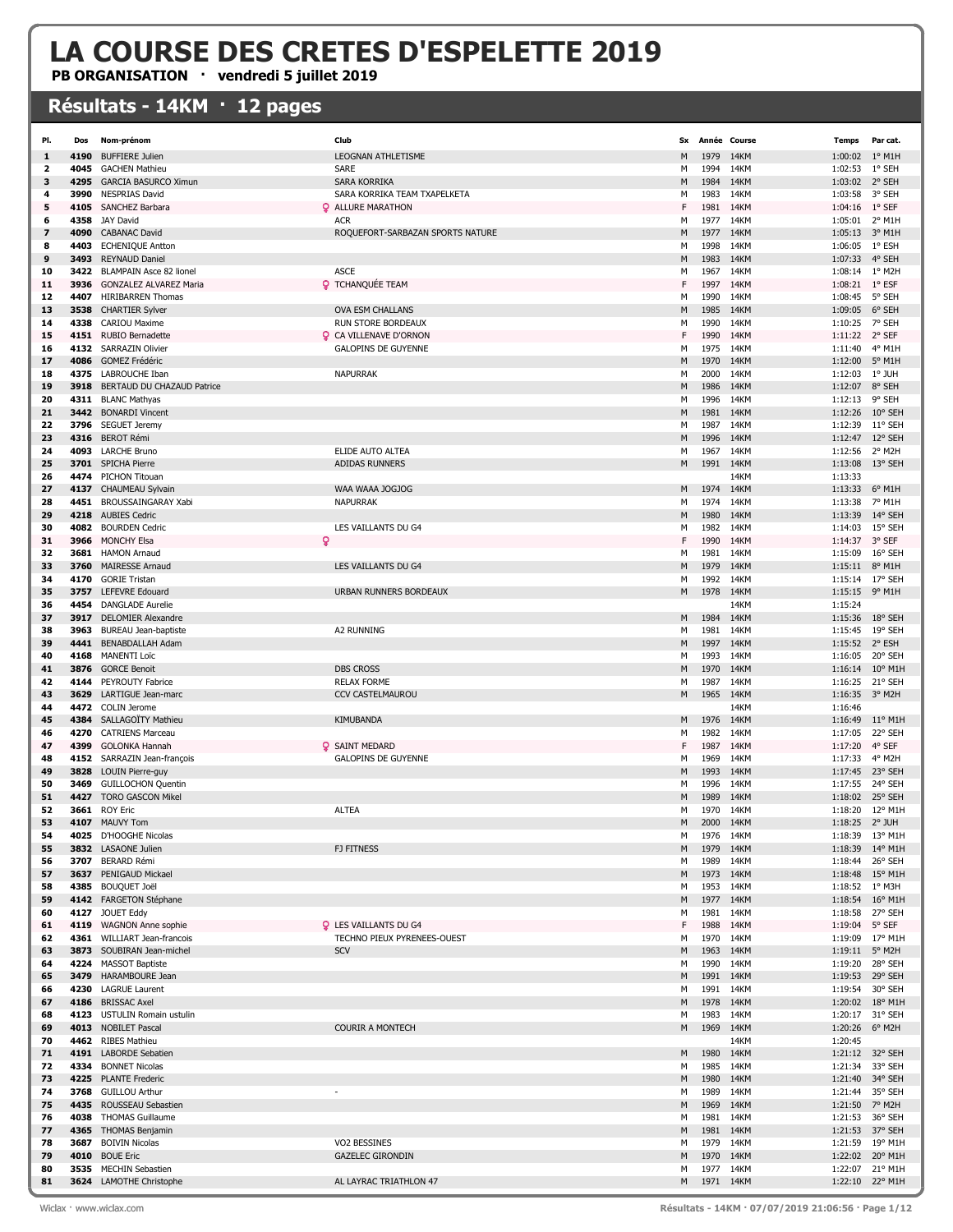| PI. | Dos  | Nom-prénom                  | Club                                      | Sx | Année Course |      | <b>Temps</b>   | Par cat.         |
|-----|------|-----------------------------|-------------------------------------------|----|--------------|------|----------------|------------------|
|     |      | <b>CHESNOT Lionel</b>       | LES VAILLANTS DU G4                       |    | 1978         |      |                | 23° M1H          |
| 82  | 4380 |                             |                                           | М  |              | 14KM | 1:22:21        |                  |
| 83  | 4471 | <b>BOYER Eric</b>           |                                           |    |              | 14KM | 1:22:47        |                  |
| 84  | 4389 | DEL GIACCO Pierre           | LES OURS DE PAU                           | м  | 1985         | 14KM | 1:22:50        | 38° SEH          |
| 85  |      | 3482 BIETH Marie-eva        | <b>Q</b> ROQUEFORT SARBAZAN SPORTS NATURE | F  | 1991         | 14KM | 1:22:52        | 6° SEF           |
| 86  | 3668 | SPICHA Wiestaw              |                                           | М  | 1960         | 14KM | 1:22:54        | 8° M2H           |
|     |      |                             |                                           |    |              |      |                |                  |
| 87  | 4071 | DE CASTELLI Henri           |                                           | M  | 1970         | 14KM | 1:23:03        | 24° M1H          |
| 88  | 4473 | CAMESCASSE Jean             |                                           |    |              | 14KM | 1:23:08        |                  |
| 89  | 3881 | <b>PAPIN Antoine</b>        | <b>A2 RUNNING</b>                         | M  | 1982         | 14KM | 1:23:09        | 39° SEH          |
| 90  | 3856 | <b>GASTOLDI Philippe</b>    | <b>AC RÉOLAIS</b>                         | м  | 1974         | 14KM | 1:23:09        | 25° M1H          |
| 91  | 4303 | <b>BELLÉE Anthony</b>       |                                           | M  | 1988         | 14KM | 1:23:21        | 40° SEH          |
|     |      |                             |                                           |    |              |      |                |                  |
| 92  | 3695 | <b>LEVEILLE Charlotte</b>   | ò                                         | F  | 1981         | 14KM | 1:23:25        | 7° SEF           |
| 93  |      | 4278 SOUBIELLE Manuel       |                                           | M  | 1991         | 14KM | 1:23:34        | 41° SEH          |
| 94  | 3644 | <b>GABAS Bertrand</b>       |                                           | М  | 1967         | 14KM | 1:23:34        | 9° M2H           |
| 95  | 3599 | <b>DELHOSTE Benjamin</b>    |                                           | M  | 1982         | 14KM | 1:23:38        | 42° SEH          |
|     |      |                             |                                           |    |              |      |                |                  |
| 96  | 3627 | <b>LECLERC</b> Stephane     |                                           | м  | 1971         | 14KM | 1:23:40        | 26° M1H          |
| 97  | 4470 | <b>ARMAGNAC Vincent</b>     |                                           |    |              | 14KM | 1:23:54        |                  |
| 98  | 3511 | <b>BENIGNI Laure</b>        | Q                                         | F. | 1980         | 14KM | 1:23:58        | 8° SEF           |
| 99  | 4036 | <b>DEVAUD Yoann</b>         | <b>CAEN ATHLETIC CLUB</b>                 | M  | 1992         | 14KM | 1:24:02        | 43° SEH          |
|     |      | CANO Julien                 |                                           |    |              | 14KM | 1:24:04        | 44° SEH          |
| 100 | 4367 |                             |                                           | м  | 1986         |      |                |                  |
| 101 | 4420 | MAILLARD Jean-charles       |                                           | M  | 1982         | 14KM | 1:24:12        | 45° SEH          |
| 102 | 3947 | <b>DUBLANC Christian</b>    |                                           | М  | 1953         | 14KM | 1:24:13        | 2° M3H           |
| 103 | 4404 | <b>GROSBOIS Philippe</b>    |                                           | M  | 1985         | 14KM | 1:24:35        | 46° SEH          |
| 104 |      | 3616 CHANCHINO Ludovic      |                                           | М  | 1977         | 14KM | 1:24:35        | 27° M1H          |
|     |      | <b>CAMPA Denis</b>          |                                           |    |              |      |                | 28° M1H          |
| 105 | 4139 |                             | STADE MONT DE MARSAN                      | M  | 1973         | 14KM | 1:24:42        |                  |
| 106 | 3709 | LALU Sullyvan               |                                           | м  | 1975         | 14KM | 1:24:48        | 29° M1H          |
| 107 |      | 4156 CLADÈRES Thierry       | <b>DBG</b>                                | M  | 1966         | 14KM | 1:24:48        | 10° M2H          |
| 108 | 4439 | <b>GIAMPAOLI Ugo</b>        |                                           | м  | 1985         | 14KM | 1:24:52        | 47° SEH          |
| 109 |      | 4076 LAPOIRE Yanick         |                                           | M  | 1974         | 14KM | 1:25:05        | 30° M1H          |
|     |      |                             |                                           |    |              |      |                |                  |
| 110 | 4351 | DELSOL Fabien               |                                           | М  | 1984         | 14KM | 1:25:23        | 48° SEH          |
| 111 | 4339 | <b>CAZORRO Steve</b>        |                                           | M  | 1982         | 14KM | 1:25:35        | 49° SEH          |
| 112 | 3450 | DE YZAGUIRRE Mickael        |                                           | М  | 1984         | 14KM | 1:25:48        | 50° SEH          |
| 113 |      | 3452 DUCASSE Bryan          |                                           | M  | 1993         | 14KM | 1:25:48        | 51° SEH          |
| 114 | 3905 | <b>LAGLOIRE Adrien</b>      |                                           | м  | 1990         | 14KM | 1:25:48        | 52° SEH          |
|     |      |                             |                                           |    |              |      |                |                  |
| 115 | 4466 | <b>JAUSSANT Marilyn</b>     |                                           |    |              | 14KM | 1:25:52        |                  |
| 116 | 4468 | MENDES DA SILVA Francisco   |                                           |    |              | 14KM | 1:25:52        |                  |
| 117 | 4014 | <b>SEGALAS Lucie</b>        | ò                                         | F  | 1999         | 14KM | 1:25:54        | 2° ESF           |
| 118 | 4271 | <b>BIRAC David</b>          | HAPPY JOB                                 | М  | 1975         | 14KM | 1:25:55        | 31° M1H          |
|     | 3619 | <b>GABAS Fabrice</b>        |                                           |    | 1968         | 14KM | 1:25:56        | $11^{\circ}$ M2H |
| 119 |      |                             |                                           | M  |              |      |                |                  |
| 120 | 4273 | <b>MARTIN Eva</b>           | <b>Q</b> FRAGILE RUNNING CLUB             | F  | 1994         | 14KM | 1:26:20        | 9° SEF           |
| 121 | 3815 | <b>LOMBANGE Nicolas</b>     |                                           | M  | 1987         | 14KM | 1:26:21        | 53° SEH          |
| 122 |      | 3614 MACCARIO Valerie       | <b>Q</b> ASPTT AGEN                       | F  | 1973         | 14KM | 1:26:36        | $1^{\circ}$ M1F  |
| 123 |      | 4092 TASTET Fanny           | <b>Q</b> URBAN RUNNING PARIS              | F  | 1995         | 14KM | 1:27:00        | $10^{\circ}$ SEF |
|     |      |                             |                                           |    |              |      |                |                  |
| 124 | 4464 | <b>CORSON François</b>      |                                           |    |              | 14KM | 1:27:00        |                  |
| 125 | 4289 | <b>GARGOULLAUD Constant</b> |                                           | M  | 1992         | 14KM | 1:27:04        | 54° SEH          |
| 126 | 4353 | <b>VIGNES Sebastien</b>     |                                           | М  | 1977         | 14KM | 1:27:15        | 32° M1H          |
| 127 | 4390 | <b>GOGUET Mattias</b>       | LES OURS DE PAU                           | M  | 1988         | 14KM | 1:27:29        | 55° SEH          |
| 128 |      | 3433 PELTIER Marie          | <b>Q</b> SUA ATHLESTISME                  | F  | 1993         | 14KM | 1:27:39        | $11^{\circ}$ SEF |
|     |      |                             |                                           |    |              |      |                |                  |
| 129 | 4274 | <b>LAULHE Didier</b>        |                                           | M  | 1977         | 14KM | 1:27:40        | 33° M1H          |
| 130 | 4135 | <b>BOUTIC Paul</b>          |                                           | м  | 1977         | 14KM | 1:27:48        | 34° M1H          |
| 131 |      | 4217 MOLLIER Stéphanie      | Q                                         | F  | 1971         | 14KM | 1:27:49        | 2° M1F           |
| 132 | 3585 | <b>QUIGNON Aurelie</b>      | ò<br>LES ETOILES DU 8EME                  |    | 1984         | 14KM | 1:27:59        | 12° SEF          |
| 133 | 3589 | MADELPUECH Carmen           | Q                                         |    | 1985         | 14KM | 1:28:00        | 13° SEF          |
|     |      |                             |                                           |    |              |      |                |                  |
| 134 | 3591 | HOURCASTAGNOU Stéphane      | AMSLF FRÉJUS                              | м  | 1971         | 14KM | 1:28:08        | 35° M1H          |
| 135 | 4484 | <b>BOURDIE Pierre</b>       |                                           |    |              | 14KM | 1:28:19        |                  |
| 136 |      | 4254 CAVE Mathieu           |                                           | м  | 1986         | 14KM |                | 1:28:25 56° SEH  |
| 137 |      | 4128 PINEAU Philippe        | <b>CMOB BASSENS</b>                       | M  | 1969         | 14KM | 1:28:35        | 12° M2H          |
| 138 |      | 3821 MÉNAGÉ Laurent         | LES VAILLANTS DU G4                       | м  | 1985         | 14KM | 1:28:38        | 57° SEH          |
|     |      |                             |                                           |    |              |      |                |                  |
| 139 |      | 4294 GLANES Olivier         | LES COUREURS DU JOOS                      | M  | 1978         | 14KM | 1:28:46        | 36° M1H          |
| 140 |      | 4282 TERRADE Remi           |                                           | м  | 1990         | 14KM | 1:28:47        | 58° SEH          |
| 141 |      | 3755 ETCHEBERRY Léa         | Q                                         | F  | 1995         | 14KM |                | 1:28:54 14° SEF  |
| 142 |      | 3618 ODOL Julien            |                                           | м  | 1983         | 14KM | 1:28:57        | 59° SEH          |
| 143 |      | 4228 AROZTÉGUI Thierry      | LES COUREURS DU JOOS                      | M  | 1973         | 14KM | 1:29:02        | 37° M1H          |
| 144 | 3405 | ROVAREY Asce 2b romain      | ASCE                                      | м  | 1985         | 14KM | 1:29:03        | 60° SEH          |
|     |      |                             |                                           |    |              |      |                |                  |
| 145 |      | 4342 GRANDJEAN Axel         |                                           | M  | 1991         | 14KM | 1:29:12        | 61° SEH          |
| 146 |      | 4033 VICENTE Sarah          | ò                                         | F  | 1997         | 14KM | 1:29:13        | 3° ESF           |
| 147 |      | 3886 BORDES Chloe           | ò                                         | F  | 1992         | 14KM |                | 1:29:14 15° SEF  |
| 148 | 3938 | <b>ARIBIT Robin</b>         |                                           | м  | 1993         | 14KM | 1:29:14        | 62° SEH          |
| 149 | 3720 | <b>BOURJADE Kevin</b>       |                                           | M  | 1989         | 14KM | 1:29:16        | 63° SEH          |
|     |      |                             |                                           |    |              |      |                |                  |
| 150 | 3925 | <b>OTHONDO Marc</b>         | <b>Q</b> CYD / BICHES & RUN               | F  | 1990         | 14KM | 1:29:28        | $16^{\circ}$ SEF |
| 151 | 4446 | <b>DESCAMPS Remi</b>        |                                           | М  | 1989         | 14KM | 1:29:28        | 64° SEH          |
| 152 | 4283 | <b>BERTHY Didier</b>        |                                           | м  | 1959         | 14KM | 1:29:28        | 3° M3H           |
| 153 | 3498 | <b>ORTEGA Pablo</b>         |                                           | М  | 1986         | 14KM | 1:29:28        | 65° SEH          |
| 154 |      | 3621 GERBAUD Nathalie       | <b>Q</b> FABB                             | F  | 1964         | 14KM | 1:29:33        | 1° M2F           |
|     |      |                             | <b>ASCE</b>                               | М  |              |      |                |                  |
| 155 |      | 3427 JOANNIC Asce 56 alain  |                                           |    | 1969         | 14KM | 1:29:34        | 13° M2H          |
| 156 |      | 4265 LABASTIE Elise         | ò                                         | F  | 1997         | 14KM | 1:29:35        | 4° ESF           |
| 157 |      | 3552 VERGEZ Franck          | <b>ACF CASSIS</b>                         | М  | 1963         | 14KM | 1:29:59        | 14° M2H          |
| 158 |      | 3937 DUBOIS William         | RUN Ô TEAM ELIDE AUTOS                    | M  | 1992         | 14KM | 1:29:59        | 66° SEH          |
| 159 |      | 3775 VERDIER Ambre          | <b>Q</b> AVIRON BAYONNAIS ATHLETISME      | F  | 1979         | 14KM | 1:30:02        | 3° M1F           |
|     |      |                             |                                           |    |              |      |                |                  |
| 160 |      | 4458 COUTURES Cyril         |                                           |    |              | 14KM | 1:30:06        |                  |
| 161 |      | 3851 FERNANDES Frédéric     |                                           | м  | 1979         | 14KM | 1:30:23        | 38° M1H          |
| 162 |      | 4428 RIOUX Francois pierre  |                                           | м  | 1993         | 14KM | 1:30:23        | 67° SEH          |
| 163 |      | 4115 LE PADRUN Jean-charles |                                           | M  | 1973         | 14KM | 1:30:30        | 39° M1H          |
| 164 |      | 4356 MAZAHERI Micha         |                                           | м  | 1990         | 14KM | 1:30:33        | 68° SEH          |
|     |      |                             |                                           |    |              |      |                |                  |
| 165 |      | 3744 IMBERT Jérémy          |                                           | M  | 1987         | 14KM | 1:30:37        | 69° SEH          |
| 166 |      | 3944 VAZQUEZ Julien         |                                           | м  | 1988         | 14KM | 1:30:38        | 70° SEH          |
| 167 |      | 4423 MACHABERT Patrice      | PESSAC AC                                 | М  | 1977         | 14KM | 1:30:56        | 40° M1H          |
| 168 | 3898 | <b>CARLOTTI Mathieu</b>     | A2 RUNNING BORDEAUX                       | м  | 1988         | 14KM |                | 1:30:57 71° SEH  |
| 169 |      | 4210 ROUGEAUX Julie         | ۰                                         | F. | 1974 14KM    |      | 1:30:57 4° M1F |                  |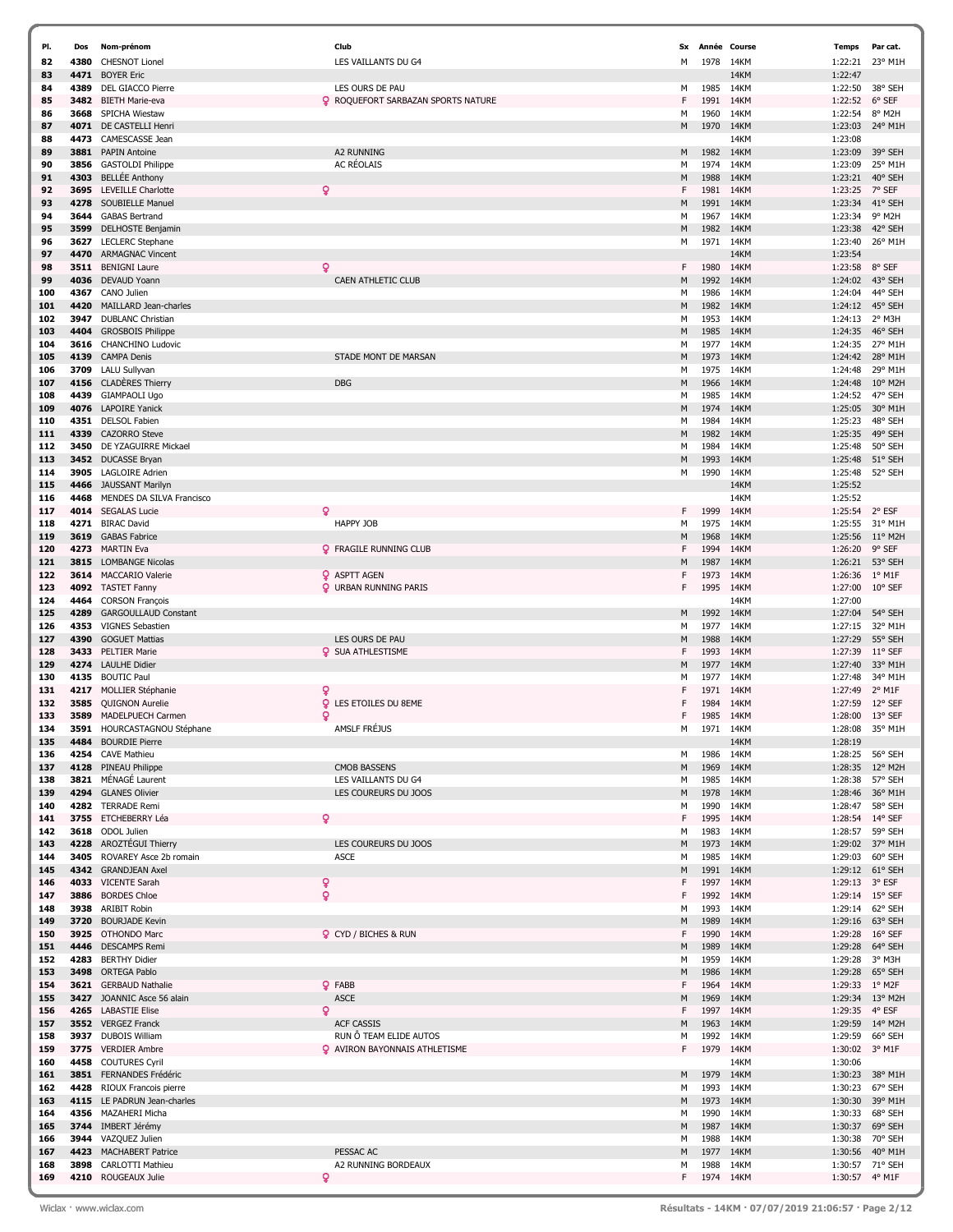| PI.        | Dos          | Nom-prénom                                       | Club                                                    | Sx     | Année Course |              | <b>Temps</b>       | Par cat.                   |
|------------|--------------|--------------------------------------------------|---------------------------------------------------------|--------|--------------|--------------|--------------------|----------------------------|
| 170        | 4433         | <b>ETCHECAHAR Laurent</b>                        |                                                         | М      | 1972 14KM    |              | 1:31:05            | 41° M1H                    |
| 171        | 3437         | PERRAUD Michael                                  | CLUB SPORTIF DES SOURDS DE POITIERS                     | M      | 1991         | 14KM         | 1:31:09            | 72° SEH                    |
| 172        | 3827         | <b>WEBER Ronan</b>                               |                                                         | М      | 1980         | 14KM         | 1:31:11 73° SEH    |                            |
| 173        | 4379         | <b>VIROT Baptiste</b>                            |                                                         | М      | 1992         | 14KM         | 1:31:13            | 74° SEH                    |
| 174        | 3602         | <b>TANGUY Frederic</b>                           | PLOEREN ENDURANCE                                       | м      | 1967         | 14KM         | 1:31:13            | 15° M2H                    |
| 175        | 4189         | <b>REYNAUD Cedric</b>                            |                                                         | М      | 1978         | 14KM         | 1:31:30            | 42° M1H                    |
| 176        | 4376         | <b>DUHALDE Inaki</b>                             | <b>NAPURRAK</b>                                         | м      | 2000         | 14KM         | 1:31:34            | 3° JUH                     |
| 177        | 4110         | COUTY Frédéric                                   |                                                         | М      | 1972         | 14KM         | 1:31:37            | 43° M1H                    |
| 178        | 3606         | SUPPER Karen                                     | ò                                                       | F      | 1992         | 14KM         | 1:31:38            | $17^{\circ}$ SEF           |
| 179        | 4275         | <b>BERNARD Delphine</b>                          | ò<br>LES FOULÉES LOUBESIÉNNES                           | F      | 1986         | 14KM         | 1:31:39            | 18° SEF                    |
| 180        | 3453         | GABORIT Jean-paul<br>ROUSSEAU Alexandra          |                                                         | м<br>F | 1956         | 14KM<br>14KM | 1:31:41            | 4° M3H                     |
| 181<br>182 | 3883<br>4393 | <b>TAPPARO Benoit</b>                            | <b>Q</b> USMA                                           | М      | 1979<br>1978 | 14KM         | 1:31:47<br>1:31:48 | 5° M1F<br>44° M1H          |
| 183        | 3783         | <b>ELHORGA Laura</b>                             | Q                                                       | F      | 1984         | 14KM         | 1:31:53            | 19° SEF                    |
| 184        | 3882         | ROSSIGNOL Christian                              |                                                         | м      | 1954         | 14KM         | 1:31:56            | 5° M3H                     |
| 185        | 3842         | <b>COLETTA Mélanie</b>                           | ç                                                       | F      | 1991         | 14KM         | 1:32:01            | 20° SEF                    |
| 186        | 3588         | <b>LABORDE</b> Lauriane                          | Ó                                                       | F      | 1983         | 14KM         | 1:32:03            | 21° SEF                    |
| 187        | 3993         | <b>NOISILLEAU Vincent</b>                        | AIR3                                                    | M      | 1977         | 14KM         | 1:32:08            | 45° M1H                    |
| 188        | 3550         | <b>BERGADIEU Clement</b>                         |                                                         | м      | 2000         | 14KM         | 1:32:09            | 4° JUH                     |
| 189        | 3558         | <b>MEUNIER Thomas</b>                            |                                                         | М      | 1987         | 14KM         | 1:32:15            | 75° SEH                    |
| 190        | 3830         | ROUXEL Yann                                      |                                                         | м      | 1975         | 14KM         | 1:32:18            | 46° M1H                    |
| 191        |              | 4414 DAVID Alain                                 | <b>COURIR A MONTECH</b>                                 | М      | 1962         | 14KM         | 1:32:23            | $16^{\circ}$ M2H           |
| 192        | 4187         | <b>MOLLIER Yannick</b>                           |                                                         | м      | 1971         | 14KM         | 1:32:28            | 47° M1H                    |
| 193        | 4169         | <b>BLUSSEAU Baptiste</b>                         | <b>RRUN GUJAN MESTRAS</b>                               | М      | 1982         | 14KM         | 1:32:38            | 76° SEH                    |
| 194        | 3601         | <b>CHAUVET Chloé</b>                             | ò                                                       | F      | 1994         | 14KM         | 1:32:39            | 22° SEF                    |
| 195        | 4140         | <b>BAGNERE Marion</b>                            | ð                                                       | F      | 1984         | 14KM         | 1:32:39            | 23° SEF                    |
| 196        | 3989         | <b>DELPEU Vincent</b>                            |                                                         | м      | 1974         | 14KM         | 1:32:43            | 48° M1H                    |
| 197        |              | 3991 OLIVIER Stéphane                            | ROCHEFORT TRIATHLON                                     | М      | 1987         | 14KM         |                    | 1:32:44 77° SEH            |
| 198        | 3724         | LABARSOUQUE Didier                               | ARENGOSSE TRAIL                                         | м      | 1964         | 14KM         | 1:32:52            | 17° M2H                    |
| 199        |              | 4020 DOYEN Olivier                               |                                                         | М      | 1979         | 14KM         | 1:32:54            | 49° M1H                    |
| 200        | 4129         | MURRET-LABARTHE Audrey                           | ö                                                       | F      | 1979         | 14KM         | 1:33:02            | $6^{\circ}$ M1F            |
| 201        | 3548         | <b>GONZALES Cyril</b>                            | <b>ACF CASSIS</b>                                       | М      | 1974 14KM    |              | 1:33:03            | 50° M1H                    |
| 202        | 4490         | LE FUR Yohann                                    |                                                         |        |              | 14KM         | 1:33:05            |                            |
| 203        | 4394         | <b>BERLING Alex</b>                              |                                                         | M      | 1979         | 14KM         | 1:33:11            | 51° M1H                    |
| 204        | 3643         | <b>PICHON Fabrice</b>                            |                                                         | М      | 1971         | 14KM         | 1:33:15            | 52° M1H                    |
| 205        | 4285         | <b>LEGLISE Renaud</b>                            |                                                         | М      | 1976         | 14KM         | 1:33:17            | 53° M1H                    |
| 206        | 4080         | <b>VALENTIN Mathieu</b>                          |                                                         | м      | 1989         | 14KM         | 1:33:18            | 78° SEH                    |
| 207        | 4081         | <b>MERCIER Alain</b>                             | RUNNEURS DES VIGNES                                     | M      | 1970         | 14KM         | 1:33:20            | 54° M1H                    |
| 208        | 3965         | <b>HELBERT Oriane</b>                            | Q                                                       | F      | 1989         | 14KM         | 1:33:40            | 24° SEF                    |
| 209        | 4408         | <b>MARTY Laurent</b>                             |                                                         | М      | 1968         | 14KM         | 1:33:41            | 18° M2H                    |
| 210        | 4141         | COSTA Natcha                                     | ò                                                       | F      | 1989         | 14KM         | 1:33:42 25° SEF    |                            |
| 211        | 3481         | <b>DUPONT Lisa</b>                               | Ó                                                       | F      | 1990         | 14KM         | 1:33:46            | 26° SEF                    |
| 212<br>213 | 4055<br>4368 | PERRAULT Johanna                                 | ð                                                       | F      | 1980<br>1983 | 14KM<br>14KM | 1:33:49            | 27° SEF<br>79° SEH         |
| 214        |              | <b>LAPART Sylvain</b><br>4042 ESCUDERO Marine    | <b>Q</b> CA VILLENAVE                                   | М<br>F | 1985         | 14KM         | 1:33:51<br>1:33:54 | 28° SEF                    |
| 215        |              | 4143 VIEUXLOUP Sylvain                           | $\mathsf{Q}$                                            | F      | 1982         | 14KM         | 1:33:55            | 29° SEF                    |
| 216        | 4258         | FRANZONI Bruno                                   |                                                         | м      | 1982         | 14KM         | 1:33:55            | 80° SEH                    |
| 217        | 4297         | <b>CAMET Sylvie</b>                              | <b>Q</b> ARBUS RUNNING                                  | F      | 1971         | 14KM         | 1:34:00            | 7° M1F                     |
| 218        | 3430         | CARROCCIA Asce 73 franco                         | <b>ASCE</b>                                             | М      | 1968         | 14KM         | 1:34:02            | 19° M2H                    |
| 219        | 3495         | <b>BEDIN Ludovic</b>                             |                                                         | M      | 1992         | 14KM         | 1:34:04            | 81° SEH                    |
| 220        | 4410         | <b>BUSSIERES Etienne</b>                         |                                                         | м      | 1986         | 14KM         | 1:34:13            | 82° SEH                    |
| 221        | 3526         | <b>BOIVIN Nathalie</b>                           | <b>Q</b> SU AGEN                                        | F      | 1974         | 14KM         | 1:34:15            | $8^{\circ}$ M1F            |
| 222        |              | 4176 BONHOMME Bertrand                           |                                                         | М      | 1975         | 14KM         | 1:34:18            | 55° M1H                    |
| 223        |              | 4195 CONDIS Maud                                 | ₽                                                       | F      | 1979         | 14KM         | 1:34:19 9° M1F     |                            |
| 224        |              | 3543 DASSALLES Yannick                           | POUSSE-PIEDS DE FOURAS                                  | м      | 1964         | 14KM         | 1:34:20            | 20° M2H                    |
| 225        | 3738         | <b>PUJOL Severine</b>                            | Q                                                       | F      | 1973         | 14KM         |                    | 1:34:21 10° M1F            |
| 226        |              | 3596 DESTRUYS Charles                            |                                                         | м      | 1976 14KM    |              | 1:34:37            | 56° M1H                    |
| 227        | 3986         | <b>GRANDJEAN Jeoffrey</b>                        |                                                         | М      | 1978         | 14KM         | 1:34:38            | 57° M1H                    |
| 228        |              | 4450 LAFON Cyril                                 |                                                         | м      | 1977         | 14KM         | 1:34:39            | 58° M1H                    |
| 229        |              | 3727 MENANDEZ Jerome                             |                                                         | М      | 1968         | 14KM         |                    | 1:34:42 21° M2H            |
| 230<br>231 | 3487<br>3486 | FAUDÉ Mathieu<br><b>HUOT Alexandre</b>           |                                                         | м<br>М | 1986<br>1986 | 14KM<br>14KM | 1:34:44            | 83° SEH<br>1:34:46 84° SEH |
|            |              |                                                  |                                                         |        |              |              |                    | $11^{\circ}$ M1F           |
| 232<br>233 | 4219         | LAFARGOUETTE Hélène<br>3734 DE SOUSA Claude      | <b>Q</b> LES COUREURS DU JOOS<br><b>ASSOCIATION DDX</b> | F<br>М | 1979<br>1970 | 14KM<br>14KM | 1:34:47<br>1:34:57 | 59° M1H                    |
| 234        |              | 4319 DE LA BARDONNIE Marc                        |                                                         | м      | 1985         | 14KM         | 1:35:01            | 85° SEH                    |
| 235        |              | 3426 CAZORRO Sebastien                           |                                                         | M      | 1976         | 14KM         | 1:35:02            | 60° M1H                    |
| 236        |              | 3718 TAPIE Virginie                              | ò                                                       | F      | 1980         | 14KM         | 1:35:07            | 30° SEF                    |
| 237        |              | 4292 FURLAN Etienne                              |                                                         | М      | 1992         | 14KM         |                    | 1:35:12 86° SEH            |
| 238        |              | 4136 MOREAU Gaspard                              |                                                         | м      | 1990         | 14KM         | 1:35:15            | 87° SEH                    |
| 239        |              | 4411 DAVID Alexandre                             |                                                         | М      | 1986         | 14KM         |                    | 1:35:16 88° SEH            |
| 240        |              | 3874 MICHALET Johan                              |                                                         | м      | 1986         | 14KM         | 1:35:21            | 89° SEH                    |
| 241        |              | 4164 CAVE Alain                                  |                                                         | М      | 1955         | 14KM         | 1:35:26 6° M3H     |                            |
| 242        | 4463         | <b>ROBLES Christophe</b>                         |                                                         |        |              | 14KM         | 1:35:28            |                            |
| 243        | 4049         | <b>SURMON Mathieu</b>                            |                                                         | М      | 1979         | 14KM         | 1:35:31            | $61^{\circ}$ M1H           |
| 244        |              | 4203 GUITTARD Rémi                               |                                                         | м      | 1989         | 14KM         | 1:35:36            | 90° SEH                    |
| 245        | 4060         | <b>BADENS Véronique</b>                          | <b>Q</b> COURIR A MONTECH                               | F      | 1967         | 14KM         | 1:35:38 2° M2F     |                            |
| 246        | 3868         | <b>VIROL Loic</b>                                |                                                         | м      | 1983         | 14KM         |                    | 1:35:42 91° SEH            |
| 247        |              | 4366 MOINARD Margaux                             | ο                                                       | F      | 1990         | 14KM         | 1:35:47 31° SEF    |                            |
| 248        |              | 4413 LEREVENU Cyrille                            |                                                         | м      | 1973         | 14KM         | 1:35:55            | 62° M1H                    |
| 249        |              | 4154 MOMMER Jean-philippe                        |                                                         | М      | 1984         | 14KM         | 1:35:58            | 92° SEH                    |
| 250        |              | 4089 MERZEAU Anne                                | Q                                                       | F      | 1988         | 14KM         | 1:35:58 32° SEF    |                            |
| 251        |              | 4267 JOURDE Philippe                             | <b>USCS</b>                                             | М      | 1962         | 14KM         | 1:36:05            | 22° M2H                    |
| 252        |              | 4034 BEUGRAS Jean                                | <b>UFOLEP</b>                                           | М      | 1954         | 14KM         | 1:36:07 7° M3H     |                            |
| 253        |              | 3912 CANTARELLI Cédric                           |                                                         | М      | 1976         | 14KM         | 1:36:12            | 63° M1H                    |
| 254<br>255 | 3977<br>4209 | <b>BARTETE Patrick</b><br><b>LAMAISON Celine</b> | <b>Q</b> TYROSSE                                        | м<br>F | 1958<br>1976 | 14KM<br>14KM | 1:36:12 8° M3H     | 1:36:20 12° M1F            |
| 256        |              | 4387 JORDI Dorian                                |                                                         | м      | 1987         | 14KM         | 1:36:22            | 93° SEH                    |
| 257        |              | 4206 RODRIGUEZ Bernard                           | LES ZINZINS DU RUN / LES COPAINS DE LA PLAINE           | M      | 1967 14KM    |              |                    | 1:36:26 23° M2H            |
|            |              |                                                  |                                                         |        |              |              |                    |                            |

7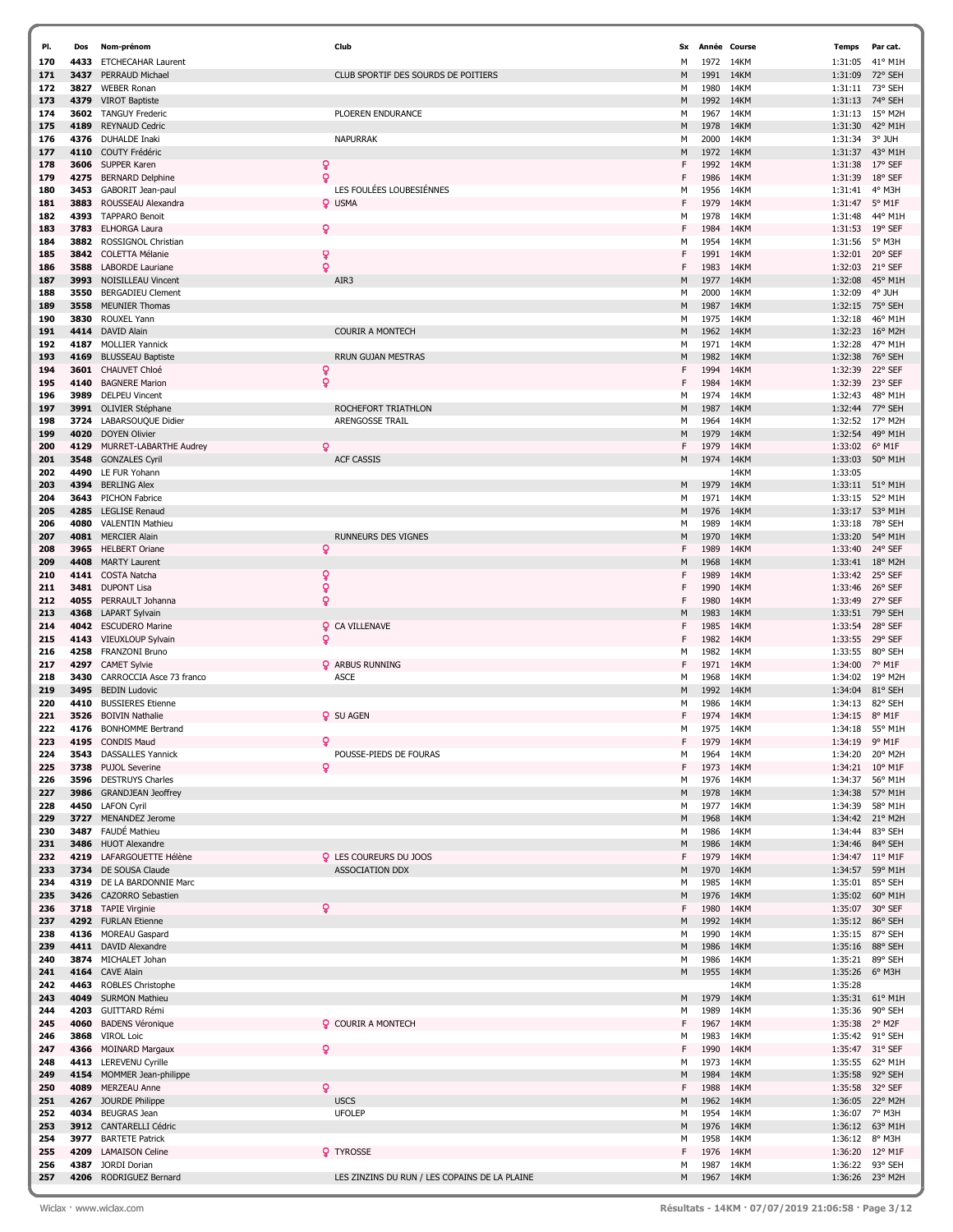| PI. | Dos  | Nom-prénom                   | Club                                   | <b>Sx</b> | Année Course |      | Temps          | Par cat.          |
|-----|------|------------------------------|----------------------------------------|-----------|--------------|------|----------------|-------------------|
| 258 |      | 3551 MARCEROU Guy            | <b>ACF CASSIS</b>                      | м         | 1954         | 14KM | 1:36:27        | 9° M3H            |
| 259 | 4475 | LATASTE Joël                 |                                        |           |              | 14KM | 1:36:28        |                   |
| 260 | 4476 | <b>SEMENOFF Kira</b>         |                                        |           |              | 14KM | 1:36:28        |                   |
| 261 | 4400 | PONZO Stephanie              | <b>Q</b> AJS LA GARDE                  | F         | 1977         | 14KM | 1:36:29        | 13° M1F           |
| 262 | 4157 | AGOUTBORDE Mélanie           | <b>Q</b> SPUC LASTERKA                 | F         | 1990         | 14KM | 1:36:34        | 33° SEF           |
| 263 | 4166 | <b>JASPART David</b>         |                                        | М         | 1966         | 14KM | 1:36:34        | 24° M2H           |
| 264 | 3722 | <b>MILLET Benoît</b>         |                                        | м         | 1983         | 14KM | 1:36:35        | 94° SEH           |
|     |      |                              |                                        |           |              |      |                |                   |
| 265 | 3850 | <b>DURAND Didier</b>         |                                        | М         | 1965         | 14KM | 1:36:35        | 25° M2H           |
| 266 | 3740 | ROUSSEAU Thierry             |                                        | M         | 1962         | 14KM | 1:36:36        | 26° M2H           |
| 267 | 4171 | DA FONSECA Mathieu           |                                        | M         | 1986         | 14KM | 1:36:37        | 95° SEH           |
| 268 | 3419 | LECLERC Asce 37 sylvain      | <b>ASCE</b>                            | М         | 1975         | 14KM | 1:36:41        | 64° M1H           |
| 269 | 3417 | BERTHOU Asce 37 delphine     | <b>Q</b> ASCE                          | F         | 1977         | 14KM | 1:36:41        | 14° M1F           |
| 270 | 4153 | <b>BODIN Sylvain</b>         |                                        | М         | 1984         | 14KM | 1:36:43        | 96° SEH           |
| 271 | 4409 | HEBER-SUFFRIN Antoine        |                                        | M         | 1985         | 14KM | 1:36:46        | 97° SEH           |
| 272 | 4223 | <b>BERLING Michel</b>        |                                        | M         | 1953         | 14KM | 1:36:51        | 10° M3H           |
| 273 | 3826 | JORAND Christel              | ó                                      | F         | 1966         | 14KM | 1:36:53        | 3° M2F            |
| 274 | 4125 | <b>MAUVY Fabienne</b>        | ò                                      | F         | 1972         | 14KM | 1:36:58        | $15^{\circ}$ M1F  |
| 275 | 3494 | <b>MOREAU Loic</b>           |                                        | M         | 1983         | 14KM | 1:37:00        | 98° SEH           |
| 276 | 3735 | <b>CHAUVET Thomas</b>        |                                        | М         | 1985         | 14KM | 1:37:05        | 99° SEH           |
| 277 | 3743 | LE LOIR Maxime               | <b>NÉANT</b>                           | M         | 1989         | 14KM | 1:37:06        | 100° SEH          |
| 278 |      | 3732 COJEAN Gaelle           | <b>Q</b> A2 RUNNING                    | F         | 1987         | 14KM | 1:37:07        | 34° SEF           |
| 279 | 4078 | <b>BALAZ Etienne</b>         |                                        | M         | 1990         | 14KM | 1:37:07        | 101° SEH          |
|     |      |                              |                                        |           |              |      |                |                   |
| 280 | 4302 | SABALCAGARAY Patrick         | <b>ARBUS RUNNING</b>                   | м         | 1975         | 14KM | 1:37:07        | 65° M1H           |
| 281 | 4196 | SABALCAGARAY Dominique       |                                        | М         | 1966         | 14KM | 1:37:07        | 27° M2H           |
| 282 |      | 4021 LATAPPY Laure           | ò                                      | F         | 1996         | 14KM | 1:37:18        | 35° SEF           |
| 283 | 4266 | VIGUET OLIVE Michae          |                                        | M         | 1979         | 14KM | 1:37:20        | 66° M1H           |
| 284 | 3799 | <b>BERTHUMEYRIE Sandra</b>   | PAYS DE BRIVE ATHLÉTIQUE CLUB          | F         | 1966         | 14KM | 1:37:26        | 4° M2F            |
| 285 | 4109 | <b>MARLOT Philippe</b>       |                                        | M         | 1970         | 14KM | 1:37:31        | 67° M1H           |
| 286 | 3919 | <b>LAVERON Philippe</b>      | <b>COURIR A MONTECH</b>                | M         | 1970         | 14KM | 1:37:32        | 68° M1H           |
| 287 |      | 4192 GERON Emmanuel          |                                        | M         | 1972         | 14KM | 1:37:34        | 69° M1H           |
| 288 | 4046 | <b>VINATIER Valerie</b>      | <b>Q</b> USB LE BOUSCAT                | F         | 1972         | 14KM | 1:37:35        | 16° M1F           |
| 289 | 3773 | ROCCA Bruno                  | <b>USB LE BOUSCAT</b>                  | М         | 1957         | 14KM | 1:37:36        | $11^{\circ}$ M3H  |
| 290 | 4489 | LABROUSSE Hervé              |                                        |           |              | 14KM | 1:37:45        |                   |
| 291 | 3725 | <b>BERTHUMEYRIE Emmanuel</b> |                                        | М         | 1968         | 14KM | 1:37:47        | 28° M2H           |
| 292 | 3444 | <b>ERRECART Jon</b>          | <b>AUCUN</b>                           | м         | 1998         | 14KM | 1:37:50        | 3° ESH            |
| 293 | 4094 | <b>FULPIN Axel</b>           |                                        | M         | 1991         | 14KM | 1:37:52        | 102° SEH          |
| 294 | 4247 | DAUBAS Julie                 | ò                                      | F         | 1985         | 14KM | 1:37:56        | 36° SEF           |
| 295 | 3583 | <b>DUBOIS Cedric</b>         |                                        | М         | 1985         | 14KM | 1:38:04        | 103° SEH          |
|     |      |                              |                                        |           |              |      |                |                   |
| 296 | 4118 | SANCHEZ Juan                 |                                        | м         | 1973         | 14KM | 1:38:05        | 70° M1H           |
| 297 | 3443 | POITTEVIN Nicolas            |                                        | М         | 1974         | 14KM | 1:38:07        | 71° M1H           |
| 298 | 4272 | <b>MAILLAT Mathieu</b>       |                                        | М         | 1986         | 14KM | 1:38:08        | 104° SEH          |
| 299 | 3972 | <b>GACHET Michel</b>         | LES 2 VALLEES SILLAS                   | M         | 1950         | 14KM | 1:38:13        | 12° M3H           |
| 300 | 4268 | BERTHOUMIEUX Léa             | <b>Q</b> PESSAC ATHLETIC CLUB          | F         | 1993         | 14KM | 1:38:14        | 37° SEF           |
| 301 | 3700 | <b>BOS Pascal</b>            |                                        | M         | 1965         | 14KM | 1:38:26        | 29° M2H           |
| 302 | 3429 | GODARD Asce 64 virginie      | <b>Q</b> ASCE                          | F         | 1980         | 14KM | 1:38:27        | 38° SEF           |
| 303 | 4246 | PUJOL Thomas                 |                                        | M         | 1976         | 14KM | 1:38:28        | 72° M1H           |
| 304 | 3959 | <b>BROCARD Katia</b>         | <b>Q</b> GSBDD/BMA                     | F         | 1979         | 14KM | 1:38:29        | 17° M1F           |
| 305 | 3674 | <b>HAMON Sandy</b>           | Q                                      | F         | 1984         | 14KM | 1:38:36        | 39° SEF           |
| 306 | 3532 | <b>BARRAT Lucie</b>          | <b>Q</b> ASPTT AGEN                    | F         | 1986         | 14KM | 1:38:39        | 40° SEF           |
| 307 | 3518 | <b>VINCENS Francis</b>       | AJS La Garde                           | M         | 1950         | 14KM | 1:38:45        | 13° M3H           |
| 308 | 3971 | <b>FIGUS Frédéric</b>        |                                        | м         | 1976         | 14KM | 1:38:47        | 73° M1H           |
| 309 | 3745 | <b>MERLE Marine</b>          | Q                                      | F         | 1988         | 14KM | 1:38:48        | 41° SEF           |
| 310 |      | 3641 MASSON Marion           | <b>Q</b> RAC                           | F         | 1986         | 14KM | 1:38:49        | 42° SEF           |
| 311 |      | 4432 MANTENAC Pascal         | <b>BRAUD AC</b>                        | М         | 1973         | 14KM | 1:38:49        | 74° M1H           |
| 312 | 3855 | <b>GRANDJEAN Laurent</b>     |                                        | М         | 1971         | 14KM | 1:38:50        | 75° M1H           |
| 313 | 3507 | <b>PROUST Anne</b>           | POUSSE-PIEDS                           | F         | 1973         | 14KM | 1:38:56        | 18° M1F           |
|     |      |                              |                                        |           |              |      |                |                   |
| 314 | 3547 | DANQUIGNY Sandrine           | <b>Q</b> POUSSE-PIEDS DE FOURAS        | F<br>F    | 1973         | 14KM | 1:38:56        | 19° M1F           |
| 315 | 3549 | JEAMMET Laetitia             | <b>Q</b> POUSSE-PIEDS DE FOURAS        |           | 1983         | 14KM | 1:38:56        | 43° SEF           |
| 316 | 3545 | JEAMMET Jerome               | POUSSE-PIEDS DE FOURAS                 | м         | 1978         | 14KM | 1:38:56        | 76° M1H           |
| 317 |      | 3792 CHERBONNEL Corinne      | ó                                      | F         | 1967         | 14KM | 1:38:59        | 5° M2F            |
| 318 |      | 4031 LADHUIE Elodie          | ó                                      | F         | 1983         | 14KM | 1:39:01        | 44° SEF           |
| 319 | 3869 | SOCQUET Nathalie             | ò                                      | F         | 1975         | 14KM | 1:39:05        | 20° M1F           |
| 320 | 4004 | LADHUIE Marie pierre         | ò                                      | F         | 1977         | 14KM | 1:39:06        | 21° M1F           |
| 321 | 3801 | RIGAL Julien                 |                                        | M         | 1982         | 14KM | 1:39:07        | 105° SEH          |
| 322 | 4069 | PIGNON Julie                 | Q.                                     | F         | 1987         | 14KM | 1:39:10        | 45° SEF           |
| 323 | 4253 | <b>FRANCOIS Quentin</b>      |                                        | М         | 1992         | 14KM | 1:39:12        | $106^{\circ}$ SEH |
| 324 | 4098 | <b>OURMIERES Francis</b>     |                                        | М         | 1950         | 14KM | 1:39:13        | 14° M3H           |
| 325 | 4395 | <b>NAVEILHAN Patricia</b>    | <b>9 BIARRITZ OLYMPIQUE ATHLÉTISME</b> | F         | 1961         | 14KM | 1:39:14        | 6° M2F            |
| 326 | 4185 | <b>GRONDIN Frédéric</b>      |                                        | М         | 1978         | 14KM | 1:39:15        | 77° M1H           |
| 327 | 3679 | GUIRAUD Sébastien            |                                        | М         | 1976         | 14KM |                | 1:39:24 78° M1H   |
| 328 | 3982 | NIVOIS Gaelle                | Q.                                     | F         | 1985         | 14KM | 1:39:26        | 46° SEF           |
| 329 |      | 4147 BOTTALICO Roland        |                                        | М         | 1972         | 14KM | 1:39:30        | 79° M1H           |
| 330 |      | 3692 FORISSIER Laurent       | RUNNING ST MAIXENT L'ÉCOLE             | м         | 1983         | 14KM | 1:39:31        | 107° SEH          |
| 331 | 3713 | <b>ANDRES Sebastien</b>      |                                        | М         | 1980         | 14KM | 1:39:31        | 108° SEH          |
| 332 | 4103 | <b>GUILLOUX Karine</b>       | Q                                      | F         | 1974         | 14KM |                | 1:39:42 22° M1F   |
| 333 |      | 4012 BOURDIOL Patrice        | <b>COURIR A MONTECH</b>                | М         | 1973         | 14KM | 1:39:42        | 80° M1H           |
| 334 |      | 4194 LAURENT Luc             |                                        | М         | 1960         | 14KM | 1:39:42        | 30° M2H           |
|     |      |                              |                                        | F         |              |      |                |                   |
| 335 |      | 3440 SOUVESTE Margaux        |                                        |           | 1987         | 14KM | 1:39:43        | 47° SEF           |
| 336 | 3758 | <b>NICOLLE Vincent</b>       |                                        | М         | 1974         | 14KM | 1:39:44        | 81° M1H           |
| 337 |      | 3896 MESPOULEDE Nicolas      |                                        | М         | 1971         | 14KM | 1:39:44        | 82° M1H           |
| 338 | 3575 | <b>MANZINI Marco</b>         | SAINTES TRIATHLON                      | м         | 1965         | 14KM | 1:39:45        | 31° M2H           |
| 339 | 3853 | <b>BOYER Thierry</b>         |                                        | М         | 1964         | 14KM | 1:39:45        | 32° M2H           |
| 340 | 4447 | <b>VALLET Julien</b>         |                                        | М         | 1981         | 14KM | 1:39:47        | 109° SEH          |
| 341 |      | 4448 PASQUIÉ Anne            | Q                                      | F         | 1981         | 14KM | 1:39:47        | 48° SEF           |
| 342 |      | 3818 LATORRE Sandra          | P HITBOX 33                            | F         | 1975         | 14KM | 1:39:56        | 23° M1F           |
| 343 | 3533 | WEBER Jean-jacques           |                                        | М         | 1955         | 14KM | 1:40:00        | $15^{\circ}$ M3H  |
| 344 |      | 3906 MONTOYA Sophie          | Q                                      | F         | 1982         | 14KM | 1:40:00        | 49° SEF           |
| 345 |      | 3894 ROUMES Sylvie           | <b>Q</b> LE BOUSCAT                    | F.        | 1968 14KM    |      | 1:40:05 7° M2F |                   |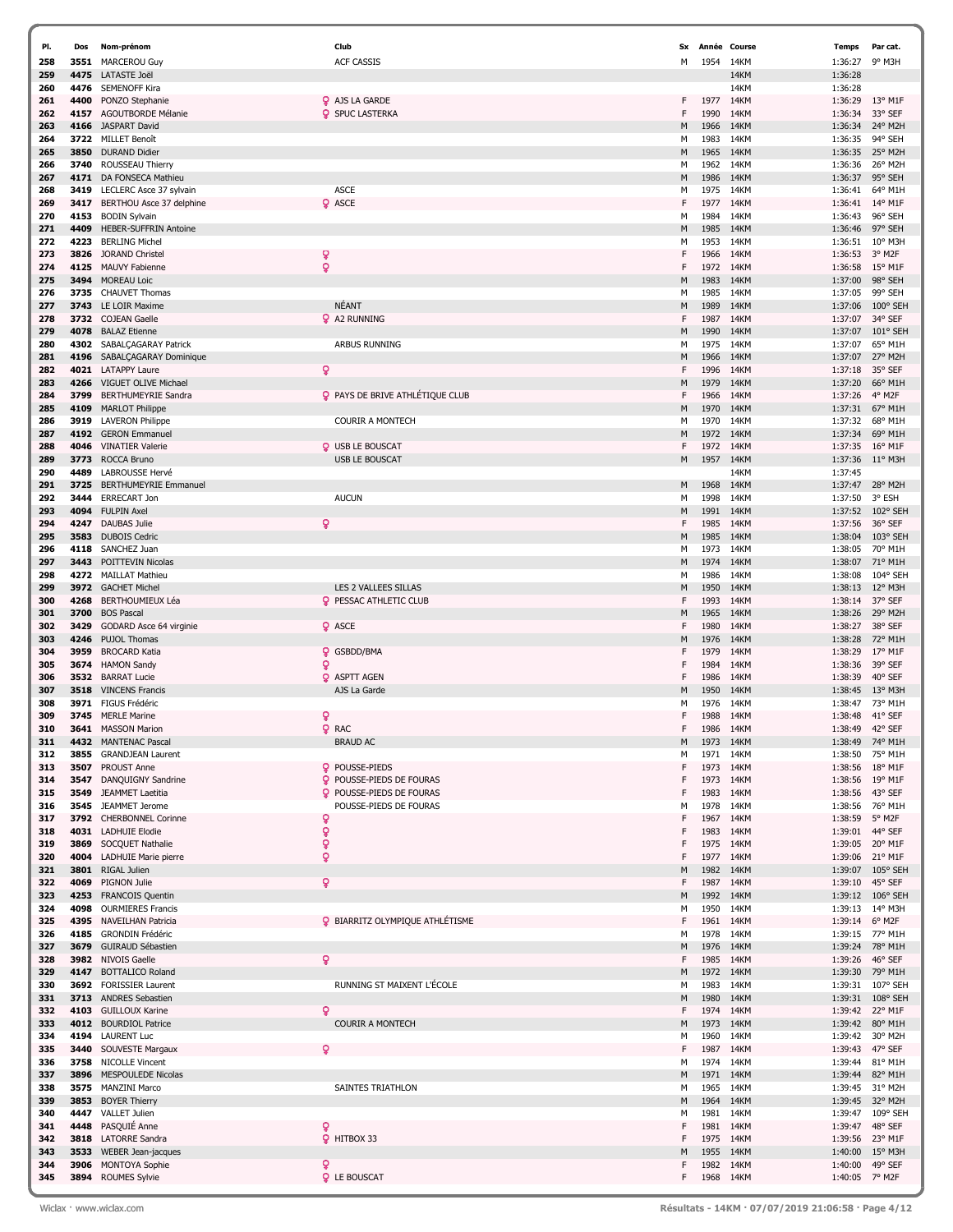| PI.        | Dos          | Nom-prénom                                         | Club                                   | Sx     |              | Année Course | Temps              | Par cat.            |
|------------|--------------|----------------------------------------------------|----------------------------------------|--------|--------------|--------------|--------------------|---------------------|
| 346        | 3712         | <b>ANDRES Marie-laure</b>                          | ò                                      | F      | 1980         | 14KM         | 1:40:07            | 50° SEF             |
| 347        | 3909         | <b>GEAY Stephan</b>                                |                                        | M      | 1968         | 14KM         | 1:40:11            | 33° M2H             |
| 348        | 4251         | <b>RENE Pascal</b>                                 |                                        | м      | 1965         | 14KM         | 1:40:18            | 34° M2H             |
| 349        | 3488         | <b>VEUTHEY REY Claire</b>                          | Q                                      | F      | 1977         | 14KM         | 1:40:26            | 24° M1F             |
| 350        | 4440         | <b>VOLANTE Jeremy</b>                              |                                        | м      | 1983         | 14KM         | 1:40:35            | $110^{\circ}$ SEH   |
| 351        | 3467         | <b>SULIS Manon</b>                                 | ó                                      | F      | 1985         | 14KM         | 1:40:42            | 51° SEF             |
| 352        | 4320         | <b>BARBIER Gaëlle</b>                              | ò                                      | F<br>F | 1976         | 14KM         | 1:40:54            | 25° M1F<br>26° M1F  |
| 353        | 3924         | <b>FARFAIT Pamela</b><br><b>CHARTON Marie anne</b> | ö<br>ó                                 | F      | 1976<br>1986 | 14KM<br>14KM | 1:40:59            | 52° SEF             |
| 354<br>355 | 3546<br>3519 | <b>CHAUVET Thierry</b>                             |                                        | M      | 1968         | 14KM         | 1:41:00<br>1:41:03 | 35° M2H             |
| 356        | 4120         | FRIBOURG-BLANC Nathalie                            | <b>Q</b> LES FOULÉES LOUBÉSIÈNNES      | F      | 1975         | 14KM         | 1:41:05            | 27° M1F             |
| 357        | 3513         | <b>CARON Laurent</b>                               | URBAN RUNNERS ARCACHON                 | M      | 1964         | 14KM         | 1:41:11            | 36° M2H             |
| 358        | 3537         | <b>CARON Margaux</b>                               | <b>Q</b> URBAN RUNNERS ARCACHON        | F      | 1999         | 14KM         | 1:41:11            | 5° ESF              |
| 359        | 3515         | PIQUÉ Didier                                       |                                        | M      | 1955         | 14KM         | 1:41:12            | $16^{\circ}$ M3H    |
| 360        | 3473         | <b>PAUL Karine</b>                                 | ò                                      | F      | 1975         | 14KM         | 1:41:16            | 28° M1F             |
| 361        | 4145         | <b>CRABOS Deborah</b>                              | <b>Q</b> US DAX                        | F      | 1982         | 14KM         | 1:41:22            | 53° SEF             |
| 362        | 3582         | <b>VIDAL David</b>                                 |                                        | м      | 1983         | 14KM         |                    | 1:41:22 111° SEH    |
| 363        | 4329         | <b>GALABERT David</b>                              |                                        | M      | 1982         | 14KM         | 1:41:24            | 112° SEH            |
| 364        | 4349         | SAUTIER Annule Lionel                              | DJO COMPEX                             | м      | 1981         | 14KM         | 1:41:27            | 113° SEH            |
| 365        | 3576         | <b>VIGNAIS Magali</b>                              | <b>Q</b> ES SEGRÉ HAUT ANJOU<br>ö      | F<br>F | 1979         | 14KM         | 1:41:30            | 29° M1F<br>30° M1F  |
| 366<br>367 | 3528<br>3837 | <b>CAMPAGNOL Nathalie</b><br><b>BESSON Marion</b>  | ö<br>C.M.O.BASSENS                     | F      | 1970<br>1987 | 14KM<br>14KM | 1:41:30<br>1:41:31 | 54° SEF             |
| 368        | 3559         | <b>GUILLET Veronique</b>                           | Q                                      | F      | 1971         | 14KM         | 1:41:32            | 31° M1F             |
| 369        | 3655         | <b>POUMERIE Laurent</b>                            |                                        | M      | 1971         | 14KM         | 1:41:34            | 83° M1H             |
| 370        | 3907         | DEHOUX Romain                                      |                                        | м      | 1990         | 14KM         | 1:41:37            | 114° SEH            |
| 371        | 3565         | <b>COURQUIN Carine</b>                             | <b>Q</b> POUSSE-PIEDS DE FOURAS        | F      | 1979         | 14KM         | 1:41:39            | 32° M1F             |
| 372        | 3609         | <b>BENZAZON Yaniv</b>                              |                                        | м      | 1976         | 14KM         | 1:41:51            | 84° M1H             |
| 373        | 4406         | LEVASSEUR Jean félix                               |                                        | M      | 1988         | 14KM         | 1:41:51            | $115^{\circ}$ SEH   |
| 374        | 3625         | <b>CROCHET Marina</b>                              | Q                                      | F      | 1975         | 14KM         | 1:41:53            | 33° M1F             |
| 375        | 4317         | <b>COUZIN Thierry</b>                              |                                        | M      | 1972         | 14KM         | 1:41:55            | 85° M1H             |
| 376        | 4022         | <b>PERES Cedric</b>                                |                                        | м      | 1977         | 14KM         | 1:41:55            | 86° M1H             |
| 377        | 4041         | <b>LEGRAND Nicolas</b>                             | Q                                      | M<br>F | 1977         | 14KM         | 1:41:57            | 87° M1H             |
| 378<br>379 | 3666<br>3615 | DUMOULIN-DUROSIE Aurelie<br>DUMOULIN Jerome        |                                        | M      | 1980<br>1979 | 14KM<br>14KM | 1:42:01<br>1:42:01 | 55° SEF<br>88° M1H  |
| 380        | 4323         | <b>MILCENT Xavier</b>                              | POMPIERS DE BORDEAUX TRIATHLON         | м      | 1970         | 14KM         | 1:42:02            | 89° M1H             |
| 381        | 4305         | <b>CHAMINADE Lionel</b>                            |                                        | M      | 1972         | 14KM         | 1:42:07            | 90° M1H             |
| 382        | 3950         | <b>PACE Guillaume</b>                              | <b>AUCUN</b>                           | м      | 1982         | 14KM         | 1:42:09            | 116° SEH            |
| 383        | 3949         | <b>LESAGE Leonie</b>                               | <b>Q</b> AUCUN                         | F      | 1986         | 14KM         | 1:42:09            | 56° SEF             |
| 384        | 3763         | SANCERNI Frédéric                                  |                                        | м      | 1989         | 14KM         | 1:42:12            | 117° SEH            |
| 385        | 4445         | <b>BIANCHINI Aurelia</b>                           | Q                                      | F      | 1983         | 14KM         | 1:42:13            | 57° SEF             |
| 386        | 4378         | <b>BUGADA David</b>                                | SAM TRIATHLON LESPARRE                 | м      | 1972         | 14KM         |                    | 1:42:17 91° M1H     |
| 387        | 3408         | LAGARDE Asce 31 gérard                             | <b>ASCE</b>                            | M      | 1959         | 14KM         | 1:42:21            | 17° M3H             |
| 388        | 3867         | LOPES Gonçalo                                      |                                        | м      | 1972         | 14KM         | 1:42:21            | 92° M1H             |
| 389        | 3931<br>3521 | <b>SAVINE Virginie</b><br>POULAIN Dorothée         | Q<br><b>Q</b> STADE NIORTAIS TRIATHLON | F<br>F | 1979<br>1971 | 14KM<br>14KM | 1:42:23<br>1:42:38 | 34° M1F<br>35° M1F  |
| 390<br>391 | 3736         | LE LOIR Thibaut                                    | NÉANT                                  | M      | 1982         | 14KM         | 1:42:43            | 118° SEH            |
| 392        | 3402         | AUDUBERT Asce 2a chrystelle                        | <b>Q</b> ASCE                          | F      | 1971         | 14KM         | 1:42:59            | 36° M1F             |
| 393        | 3424         | LELONG Asce 86 alain                               | <b>ASCE</b>                            | M      | 1968         | 14KM         | 1:43:01            | 37° M2H             |
| 394        | 4343         | <b>BOULIER Pascal</b>                              | Q                                      | F      | 1971         | 14KM         | 1:43:01            | 37° M1F             |
| 395        | 4331         | <b>GUERIN Frederic</b>                             |                                        | M      | 1976         | 14KM         | 1:43:09            | 93° M1H             |
| 396        | 4377         | <b>BASCOU Marc</b>                                 |                                        | м      | 1982         | 14KM         | 1:43:11            | 119° SEH            |
| 397        | 3952         | MICHARDIERE Frédérique                             | ó                                      |        | 1967         | 14KM         | 1:43:13            | 8° M2F              |
| 398        | 3448         | <b>HOLTZHEYER Nadia</b>                            | $\mathbf{Q}$                           | F      | 1965         | 14KM         | 1:43:19            | 9° M2F              |
| 399        | 4263         | SOUBIS Anne                                        | Q                                      | F      | 1959         | 14KM         | 1:43:24            | 1° M3F              |
| 400<br>401 | 4481         | 4112 LAGARDE Carole<br><b>PASCAL Antoine</b>       | <b>Q</b> URBAN RUNNERS BORDEAUX        | F      | 1976         | 14KM<br>14KM | 1:43:26<br>1:43:30 | 38° M1F             |
| 402        | 3483         | LARIOS Cédric                                      |                                        | м      | 1992         | 14KM         | 1:43:38            | 120° SEH            |
| 403        | 3534         | <b>CHAUVET Lucile</b>                              | ö                                      | F      | 1996         | 14KM         | 1:43:42            | 58° SEF             |
| 404        | 4345         | <b>DUPUY Sandrine</b>                              | <b>Q</b> A2 RUNNING                    | F      | 1969         | 14KM         | 1:43:42            | $10^{\circ}$ M2F    |
| 405        | 3880         | <b>LIBIS Loïc</b>                                  |                                        | M      | 1991         | 14KM         | 1:43:43            | 121° SEH            |
| 406        | 3902         | <b>TERRADE Solène</b>                              | ò                                      | F      | 1992         | 14KM         | 1:43:45            | 59° SEF             |
| 407        | 3457         | <b>BUGNON HIRIGOYEN Maia</b>                       | ò                                      | F      | 1996         | 14KM         | 1:43:46            | 60° SEF             |
| 408        | 3441         | ANDUEZA Oihana                                     | ó                                      | F      | 1996         | 14KM         | 1:43:46            | 61° SEF             |
| 409<br>410 | 4216         | <b>DURANTON Claire</b><br>3642 HELBLING Isabelle   | ó<br>$\mathbf{Q}$                      | F<br>F | 1966<br>1981 | 14KM<br>14KM | 1:43:48<br>1:43:52 | 11° M2F<br>62° SEF  |
| 411        | 3517         | HELBLING Jean christophe                           |                                        | M      | 1981         | 14KM         | 1:43:53            | 122° SEH            |
| 412        | 3928         | <b>FRADE Bastien</b>                               |                                        | М      | 1994         | 14KM         | 1:43:58            | 123° SEH            |
| 413        |              | 4077 MOUSSINEAUX Virginie                          | Q                                      | F      | 1978         | 14KM         | 1:44:01            | 39° M1F             |
| 414        | 4179         | <b>BACONNAIS Sébastien</b>                         | RUN 4 FUN CÔTE BASQUE                  | м      | 1991         | 14KM         | 1:44:04            | 124° SEH            |
| 415        | 4198         | <b>HORNOY Sylvain</b>                              |                                        | M      | 1979         | 14KM         | 1:44:05            | 94° M1H             |
| 416        | 3503         | JOLIVET Léna                                       | $\mathsf{Q}$                           | F      | 1988         | 14KM         | 1:44:06            | 63° SEF             |
| 417        | 4204         | <b>RIBAT Clement</b>                               |                                        | M      | 1987         | 14KM         | 1:44:08            | 125° SEH            |
| 418        | 3730         | <b>BRISSET Severine</b>                            | <b>Q</b> TRIATHLON ARCACHON SUD BASSIN | F      | 1975         | 14KM         | 1:44:09            | 40° M1F             |
| 419        | 4307         | <b>SCANDELLA Fabien</b>                            |                                        | M      | 1971         | 14KM         | 1:44:12            | 95° M1H             |
| 420<br>421 | 3953         | 4337 BOE Olivier<br><b>GERVAUD Kim</b>             |                                        | м<br>M | 1978<br>1991 | 14KM<br>14KM | 1:44:13<br>1:44:13 | 96° M1H<br>126° SEH |
| 422        | 3746         | <b>FAVARD Christophe</b>                           | JUST FUN AND RUN                       | м      | 1977         | 14KM         | 1:44:20            | 97° M1H             |
| 423        | 4478         | CYRILLE-LATOURNALD Prisca                          |                                        |        |              | 14KM         | 1:44:21            |                     |
| 424        | 3580         | <b>SEGANTI Catherine</b>                           | <b>Q</b> JUST RUN AND FUN              | F.     | 1955         | 14KM         | 1:44:21            | 2° M3F              |
| 425        | 4032         | FIEVEZ Bruno                                       | <b>DDX</b>                             | M      | 1962         | 14KM         | 1:44:24            | 38° M2H             |
| 426        | 3454         | JULLIEN Frédéric                                   |                                        | м      | 1981         | 14KM         | 1:44:28            | 127° SEH            |
| 427        | 4486         | <b>TRAISSAC Sophie</b>                             |                                        |        |              | 14KM         | 1:44:29            |                     |
| 428        |              | 4178 SANDRA Suquia                                 | ò                                      | F      | 1978         | 14KM         | 1:44:29            | 41° M1F             |
| 429        |              | 3737 RENARD Christelle                             | <b>Q</b> 2110865                       | F      | 1978         | 14KM         | 1:44:30            | 42° M1F             |
| 430        | 4037         | <b>PERROGON Guillemette</b>                        | Q.<br>SAINTES TRIATHLON                | F      | 1966         | 14KM         | 1:44:33            | 12° M2F             |
| 431<br>432 | 4243<br>4359 | <b>CAOVANSANH Marie</b><br><b>SENGES Yannick</b>   | Q                                      | F<br>м | 1972<br>1981 | 14KM<br>14KM | 1:44:33<br>1:44:35 | 43° M1F<br>128° SEH |
| 433        |              | 4083 DUTILH Mathieu                                |                                        | М      | 1987         | 14KM         | 1:44:36            | 129° SEH            |
|            |              |                                                    |                                        |        |              |              |                    |                     |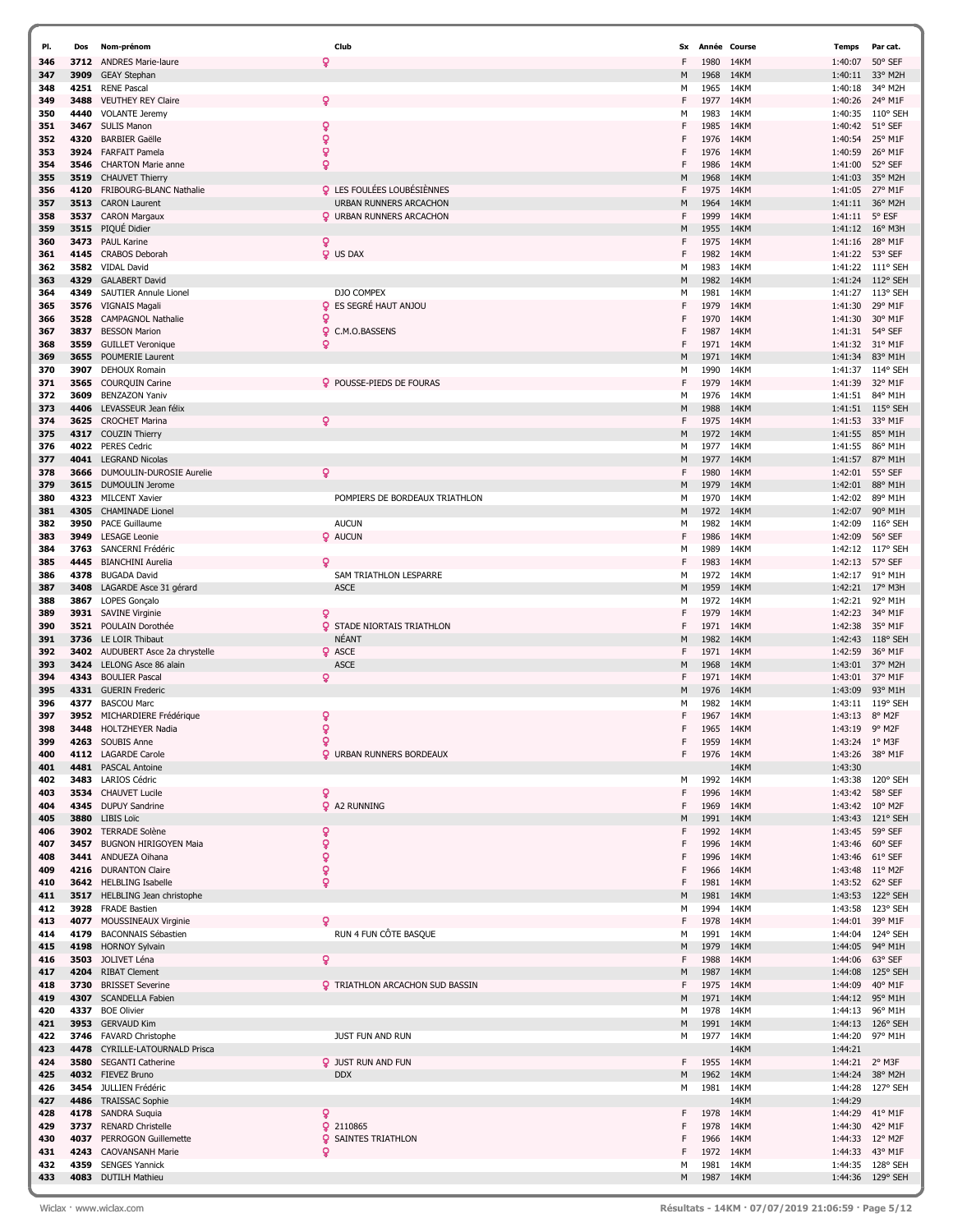| PI.        | Dos          | Nom-prénom                                     | Club                                                  | Sx     |              | Année Course | <b>Temps</b>       | Par cat.           |
|------------|--------------|------------------------------------------------|-------------------------------------------------------|--------|--------------|--------------|--------------------|--------------------|
| 434        | 4214         | <b>BURDIN Bernard</b>                          |                                                       | М      | 1948         | 14KM         | 1:44:36            | $1^{\circ}$ M4H    |
| 435        | 3976         | POUSTIS Laure                                  | Q                                                     | F      | 1979         | 14KM         | 1:44:38            | 44° M1F            |
| 436        | 3662         | VAUDELIN Alexandra                             | ô                                                     | F      | 1976         | 14KM         | 1:44:46            | 45° M1F            |
| 437        | 4003         | <b>BONNIN Cyril</b>                            |                                                       | М      | 1982         | 14KM         | 1:44:46            | 130° SEH           |
| 438        | 3647         | MATTIODA Ludovic                               | CHEVREUILS-VTT                                        | М      | 1976         | 14KM         | 1:44:46            | 98° M1H            |
| 439        | 3410         | CAILLERETZ Asce 33c delphine                   | <b>Q</b> ASCE                                         | F      | 1976         | 14KM         | 1:44:49            | 46° M1F            |
| 440        | 4236         | <b>GAUTIER Marine</b>                          | ò                                                     | F      | 1993         | 14KM         | 1:44:52            | 64° SEF            |
| 441        | 3930         | CHEVALIER Frédérique                           | <b>Q</b> TCHANQUÉE TEAM                               | F      | 1965         | 14KM         | 1:44:52            | 13° M2F            |
| 442        | 3940         | PEIGNON Sandra                                 | <b>Q</b> TCHANQUÉE TEAM                               | F      | 1974         | 14KM         | 1:44:52            | 47° M1F            |
| 443        | 4064         | <b>REMAZEILLES Fabrice</b>                     |                                                       | М      | 1973         | 14KM         | 1:44:54            | 99° M1H            |
| 444        | 4058         | PRIETO Olivier                                 | <b>COURIR A MONTECH</b>                               | М      | 1969         | 14KM         | 1:44:54            | 39° M2H            |
| 445        | 3607         | <b>SKOWRONSKI Jacques</b>                      |                                                       | М      | 1953         | 14KM         | 1:44:54            | 18° M3H            |
| 446        | 3995         | DE AIZPURUA Peio                               |                                                       | М      | 1976         | 14KM         | 1:45:04            | 100° M1H           |
| 447        | 4260         | <b>LAGUES Anais</b>                            | Q                                                     | F      | 1994         | 14KM         | 1:45:06            | 65° SEF            |
| 448        | 4426         | RAZAFIMANANTSOA William                        |                                                       | М      | 1962         | 14KM         | 1:45:07            | 40° M2H            |
| 449        | 3774         | <b>JORDAN Pascal</b>                           |                                                       | М      | 1965         | 14KM         | 1:45:08            | 41° M2H            |
| 450        | 4281         | <b>NABET Emmanuel</b>                          |                                                       | M      | 1967         | 14KM         | 1:45:10            | 42° M2H            |
| 451        | 4148         | <b>MEILHAN Alain</b>                           |                                                       | M      | 1952         | 14KM         | 1:45:18            | 19° M3H            |
| 452        | 4057         | <b>KERNER Corinne</b>                          | <b>Q</b> COURIR A MONTECH                             | F      | 1970         | 14KM         | 1:45:18            | 48° M1F            |
| 453        | 3791         | <b>LEBACLE Emmanuelle</b>                      | Q.                                                    | F      | 1976         | 14KM         | 1:45:24            | 49° M1F            |
| 454        | 4211         | <b>MOLINIE Patrick</b>                         |                                                       | М      | 1967         | 14KM         | 1:45:24            | 43° M2H            |
| 455        | 3967         | <b>HENNEGRAVE Laurent</b>                      | BISCARROSE ATHLÉTISME OLYMPIQUE                       | М      | 1979         | 14KM         | 1:45:27            | 101° M1H           |
| 456        | 4401         | <b>COURTOIS Diane</b>                          | Q.                                                    | F      | 1990         | 14KM         | 1:45:27            | 66° SEF            |
| 457        | 4016         | <b>COURTOIS Ivan</b>                           |                                                       | М      | 1957         | 14KM         | 1:45:28            | 20° M3H            |
| 458        | 4257         | ARRIUBERGE Benoît                              |                                                       | М      | 1983         | 14KM         | 1:45:36            | 131° SEH           |
| 459        | 4163         | MHADHBI Sonia                                  | ō                                                     | F      | 1979         | 14KM         | 1:45:41            | 50° M1F            |
| 460        | 3645         | <b>DUFOUR Claude</b>                           |                                                       | М      | 1962         | 14KM         | 1:45:42            | 44° M2H            |
| 461        | 3975         | <b>PAULARD Marine</b>                          | ó                                                     | F      | 1987         | 14KM         | 1:45:44            | 67° SEF            |
| 462        | 4429         | PELISSOU Nathan                                |                                                       | М      | 1997         | 14KM         | 1:45:51            | 4° ESH             |
| 463        | 3471         | PELISSOU Franck                                |                                                       | М      | 1965         | 14KM         | 1:45:51            | 45° M2H            |
| 464        | 4188         | DALAS Célia                                    | ó                                                     | F      | 1986         | 14KM         | 1:45:58            | 68° SEF            |
| 465        | 3923         | <b>AUBUGEAU Valerie</b>                        | <b>Q</b> RUNNEURS DES VIGNES                          | F      | 1963         | 14KM         | 1:45:58            | 14° M2F            |
| 466        | 3462         | SEGUIN Rémi                                    |                                                       | М      | 1993         | 14KM         | 1:46:05            | 132° SEH           |
| 467        | 3446         | LE CUILLIER Marine                             | ò                                                     | F      | 1992         | 14KM         | 1:46:05            | 69° SEF            |
| 468        | 4421         | SAMZUN Yann                                    |                                                       | М      | 1973         | 14KM         | 1:46:15            | 102° M1H           |
| 469        | 3839         | <b>PONCE Helene</b>                            | <b>Q</b> ROCHEFORT ATHLETISME CLUB                    | F      | 1979         | 14KM         | 1:46:15            | 51° M1F            |
| 470        | 3804         | <b>VILLEUR Florent</b>                         |                                                       | M      | 1984         | 14KM         | 1:46:15            | 133° SEH           |
| 471        | 3474         | FRANÇOIS Christophe                            |                                                       | М      | 1967         | 14KM         | 1:46:16            | 46° M2H            |
| 472<br>473 | 4201<br>4173 | RODRIGUEZ Rachida<br><b>GWENAËLLE Ple</b>      | <b>Q</b> LES COPAINS DE LA PLAINE<br><b>Q</b> LÉOGNAN | F<br>F | 1969<br>1991 | 14KM<br>14KM | 1:46:16<br>1:46:17 | 15° M2F<br>70° SEF |
| 474        | 3572         | <b>ALVAREZ Laetitia</b>                        | <b>Q</b> AC GIGOUZAC                                  | F      | 1973         | 14KM         |                    | 52° M1F            |
| 475        | 3840         | <b>PERET Christelle</b>                        | Q                                                     | F      | 1976         | 14KM         | 1:46:17<br>1:46:19 | 53° M1F            |
| 476        | 4431         | <b>PERET Laurent</b>                           |                                                       | М      | 1976         | 14KM         | 1:46:19            | 103° M1H           |
| 477        | 4425         | <b>REBELER Didier</b>                          |                                                       | М      | 1962         | 14KM         | 1:46:21            | 47° M2H            |
| 478        | 4167         | <b>ARVEUX Emmanuel</b>                         |                                                       | М      | 1982         | 14KM         | 1:46:24            | 134° SEH           |
| 479        | 3520         | <b>OTIN Lucie</b>                              | <b>Q</b> STADE MONT DE MARSAN                         | F      | 1992         | 14KM         | 1:46:25            | 71° SEF            |
| 480        | 3612         | ROUBEYRIE Guillaume                            | MONT DE MARSAN                                        | M      | 1993         | 14KM         | 1:46:25            | 135° SEH           |
| 481        | 3861         | <b>BUSCHAUD Tanguy</b>                         |                                                       | М      | 1973         | 14KM         | 1:46:26            | 104° M1H           |
| 482        | 3914         | <b>GOURDON Nicolas</b>                         | ATHLÉTIQUE CLUB RÉOLAIS                               | М      | 1977         | 14KM         | 1:46:27            | 105° M1H           |
| 483        | 3945         | MICHEL Christelle                              | <b>Q</b> TCHANQUÉE TEAM                               | F      | 1981         | 14KM         | 1:46:28            | 72° SEF            |
| 484        | 3865         | <b>EHRET Sarah</b>                             | TCHANQUÉE TEAM<br>Q.                                  | F      | 1979         | 14KM         | 1:46:28            | 54° M1F            |
| 485        | 3834         | <b>CANTAL Sabine</b>                           | ò                                                     | F      | 1987         | 14KM         | 1:46:29            | 73° SEF            |
| 486        |              | 4328 LACAVE Stella                             | ò                                                     | F      | 1979         | 14KM         | 1:46:34            | 55° M1F            |
| 487        | 4422         | <b>TREPOU Nicolas</b>                          | CA BIRAC                                              | M      | 1980         | 14KM         | 1:46:36            | 136° SEH           |
| 488        |              | 3785 MEILLAN Sylvie                            | ò                                                     | F      | 1977         | 14KM         | 1:46:37            | 56° M1F            |
| 489        | 3888         | <b>MEILLAN Nicolas</b>                         |                                                       | M      | 1976         | 14KM         | 1:46:38            | 106° M1H           |
| 490        | 3913         | <b>BRACQ Aurore</b>                            | ò.                                                    | F      | 1987         | 14KM         | 1:46:38            | 74° SEF            |
| 491        | 3974         | <b>USTULIN Thibaut</b>                         |                                                       | M      | 1985         | 14KM         | 1:46:39            | 137° SEH           |
| 492        | 3553         | <b>MEUNIER Floriane</b>                        | ó.                                                    | F      | 1988         | 14KM         | 1:46:44            | 75° SEF            |
| 493        | 4287         | <b>LANNELUC Vincent</b>                        |                                                       | М      | 1975         | 14KM         | 1:46:50            | 107° M1H           |
| 494        |              | 3421 SEYS Asce 40 coralie                      | <b>Q</b> ASCE                                         | F      | 1981         | 14KM         | 1:46:54            | 76° SEF            |
| 495        | 4479         | <b>DUPOUY Sylvain</b>                          |                                                       |        |              | 14KM         | 1:46:55            |                    |
| 496        |              | 4099 FERRER Sandrine                           | ò                                                     | F<br>F | 1970<br>1994 | 14KM<br>14KM | 1:46:56            | 57° M1F            |
| 497<br>498 | 4237<br>4002 | <b>SEIGNEURET Margaux</b><br>D'HOOGHE Béatrice | ò<br>ò                                                | F      | 1972         | 14KM         | 1:46:57<br>1:46:59 | 77° SEF<br>58° M1F |
| 499        | 4001         | <b>BEILLOT Didier</b>                          |                                                       | M      | 1970         | 14KM         | 1:46:59            | 108° M1H           |
| 500        | 3505         | <b>THOMAS Esther</b>                           | <b>Q</b> EPA 86                                       | F      | 1978         | 14KM         | 1:47:09            | 59° M1F            |
| 501        | 3540         | <b>THIAUDIERE Vincent</b>                      | <b>EPA 86</b>                                         | М      | 1972         | 14KM         | 1:47:10            | 109° M1H           |
| 502        |              | 3672 COSQUER Cédric                            |                                                       | м      | 1988         | 14KM         | 1:47:10            | 138° SEH           |
| 503        | 3516         | <b>HENRY Christine</b>                         | <b>Q</b> AJS LA GARDE                                 | F      | 1969         | 14KM         | 1:47:14            | $16^{\circ}$ M2F   |
| 504        | 4009         | <b>VINCENT Michael</b>                         |                                                       | м      | 1972         | 14KM         | 1:47:15            | $110^{\circ}$ M1H  |
| 505        | 3885         | <b>PUNTELI Ariane</b>                          | Q                                                     | F      | 1970         | 14KM         | 1:47:24            | 60° M1F            |
| 506        | 4391         | <b>DESTRIBATS Julie</b>                        | ò                                                     | F      | 1986         | 14KM         | 1:47:32            | 78° SEF            |
| 507        | 4405         | OTHONDO Véronique                              | ò                                                     | F      | 1986         | 14KM         | 1:47:33            | 79° SEF            |
| 508        |              | 4392 MURDRON Lionel                            |                                                       | М      | 1981         | 14KM         | 1:47:33            | 139° SEH           |
| 509        |              | 3862 CHOPIN Maud                               | <b>Q</b> ROQUEFORT SARBAZAN SPORTS NATURE             | F      | 1987         | 14KM         | 1:47:37            | 80° SEF            |
| 510        | 3670         | <b>ARGANS Dominique</b>                        |                                                       | м      | 1972         | 14KM         | 1:47:37            | 111° M1H           |
| 511        | 3620         | ANNE-LAURE Pambrun                             | ò                                                     | F      | 1982         | 14KM         | 1:47:37            | 81° SEF            |
| 512        |              | 4312 CASEMAJOR Aurèle                          | ò                                                     | F      | 1988         | 14KM         | 1:47:42            | 82° SEF            |
| 513        |              | 4051 GAUDY Patrick                             |                                                       | М      | 1956         | 14KM         | 1:47:43            | 21° M3H            |
| 514        | 3407         | GEORGEL Asce 21 jean-luc                       | <b>ASCE</b>                                           | м      | 1955         | 14KM         | 1:47:48            | 22° M3H            |
| 515        | 4097         | <b>GRATIEUX Caroline</b>                       | ò                                                     | F      | 1994         | 14KM         | 1:47:48            | 83° SEF            |
| 516        |              | 3956 FELLOULA Rkia                             | <b>Q</b> GSBDD/BMA                                    | F      | 1964         | 14KM         | 1:47:48            | 17° M2F            |
| 517        | 4396         | <b>HAMON Stephane</b>                          | LES COLUME'RUNS                                       | М      | 1976         | 14KM         | 1:47:49            | $112^{\circ}$ M1H  |
| 518        | 3901         | DERNONCOURT Charlotte                          | <b>Q</b> AS ASCAIN ELGARREKIN                         | F      | 1975         | 14KM         | 1:47:50            | 61° M1F            |
| 519        | 3787         | PONS Alexandrine                               | <b>Q</b> ASSOCIATION DDX                              | F      | 1971         | 14KM         | 1:47:51            | 62° M1F            |
| 520        | 3509         | <b>HOURTANE Nathalie</b>                       | <b>Q</b> DDX BRUGUIERES                               | F      | 1967         | 14KM         | 1:47:51            | $18^{\circ}$ M2F   |
| 521        |              | 4122 MATHIEU Capdeville                        | LÉOGNAN                                               | М      | 1992 14KM    |              | 1:47:53            | $140^{\circ}$ SEH  |

7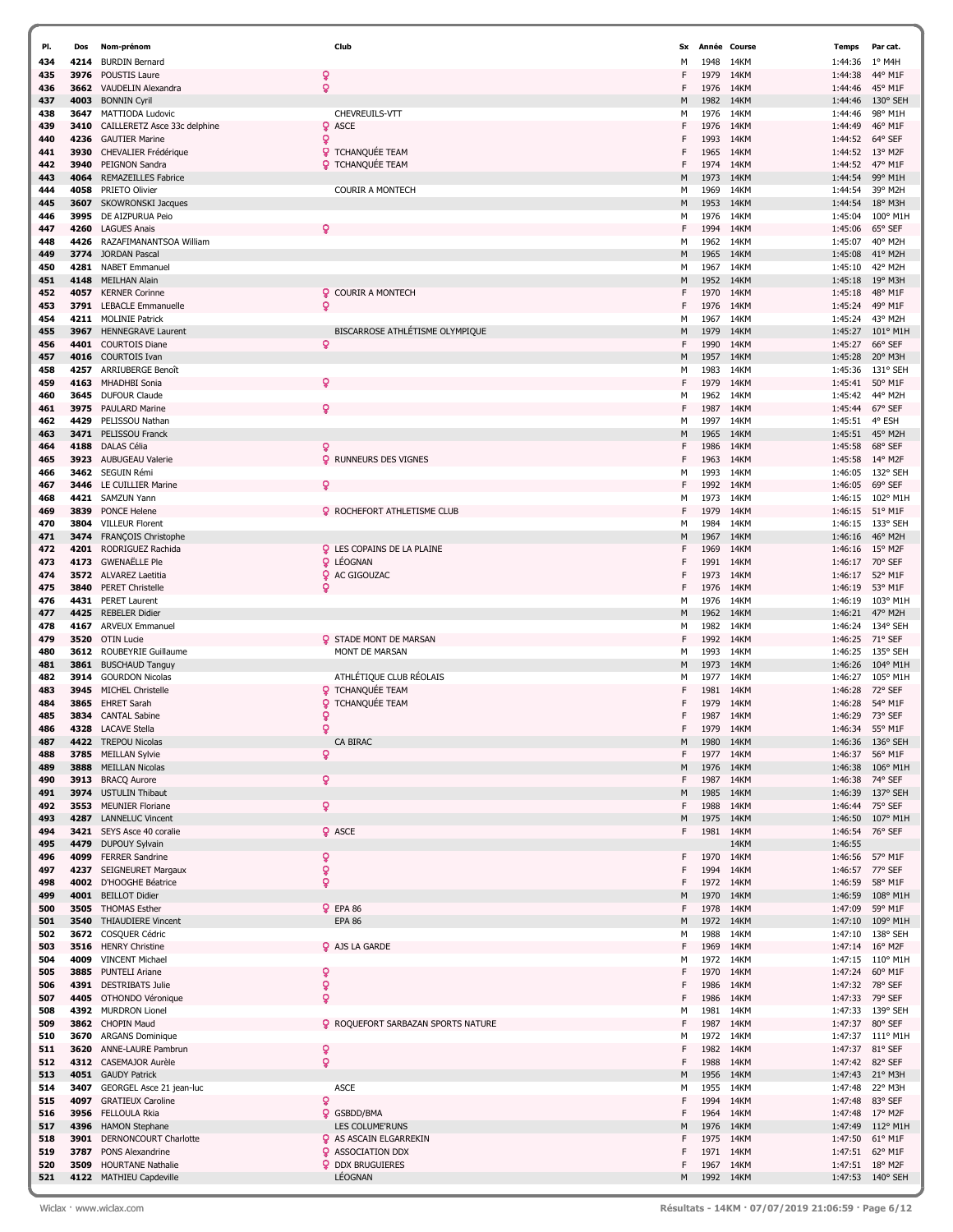| PI.        | Dos          | Nom-prénom                                          | Club                                                     | Sx     |              | Année Course | Temps              | Par cat.                   |
|------------|--------------|-----------------------------------------------------|----------------------------------------------------------|--------|--------------|--------------|--------------------|----------------------------|
| 522        | 4276         | PANOZZO Christelle                                  | <u>Q</u><br><b>UAGM</b>                                  | F      | 1972         | 14KM         | 1:47:59            | 63° M1F                    |
| 523        | 3978         | <b>CANNE Emmanuelle</b>                             | ö                                                        | F      | 1997         | 14KM         | 1:48:00            | 6° ESF                     |
| 524        | 4488         | <b>LEPRINCE Guilhem</b>                             |                                                          |        |              | 14KM         | 1:48:01            |                            |
| 525        | 3941         | DANFLOUS Marie-france                               | Q                                                        | F      | 1963         | 14KM         | 1:48:03            | 19° M2F                    |
| 526        | 3658<br>4040 | <b>LABAT Gregory</b>                                | ç                                                        | М<br>F | 1982<br>1985 | 14KM<br>14KM | 1:48:04            | 141° SEH<br>84° SEF        |
| 527<br>528 | 3957         | LAUQUIER Carine<br><b>MEDART Gilles</b>             | GSBDD/BMA                                                | м      | 1960         | 14KM         | 1:48:05<br>1:48:05 | 48° M2H                    |
| 529        | 3456         | PICHON Julien                                       |                                                          | M      | 1985         | 14KM         | 1:48:10            | 142° SEH                   |
| 530        | 3858         | <b>LEGER Myriam</b>                                 | <b>Q</b> LES JOGGEURS DU DIMANCHE                        | F      | 1978         | 14KM         | 1:48:10            | 64° M1F                    |
| 531        | 3767         | FIANCETTE Jean-françois                             |                                                          | M      | 1978         | 14KM         | 1:48:13            | 113° M1H                   |
| 532        | 3948         | MAGGIORANI 2 Jean-charles                           |                                                          | м      | 1960         | 14KM         | 1:48:14            | 49° M2H                    |
| 533        | 3459         | MAGGIORANI Charlotte                                | δ<br><b>DDX BRUGUIERES</b>                               | F      | 1989         | 14KM         | 1:48:14            | 85° SEF                    |
| 534<br>535 | 3651<br>3706 | RATIER Jean pierre<br><b>RATIER Marion</b>          | <b>Q</b> DDX BRUGUIERES                                  | м<br>F | 1966<br>1993 | 14KM<br>14KM | 1:48:17<br>1:48:17 | 50° M2H<br>86° SEF         |
| 536        | 4242         | <b>DUMON Sylvain</b>                                |                                                          | м      | 1980         | 14KM         | 1:48:20            | 143° SEH                   |
| 537        | 4444         | DELPLANQUE Cassiopée                                |                                                          | F      | 1987         | 14KM         | 1:48:22            | 87° SEF                    |
| 538        | 3753         | <b>GERMAIN Romuald</b>                              |                                                          | м      | 1976         | 14KM         | 1:48:28            | 114° M1H                   |
| 539        | 3691         | <b>ALLAIN Laurent</b>                               |                                                          | M      | 1966         | 14KM         | 1:48:28            | 51° M2H                    |
| 540<br>541 | 3992<br>3640 | CHUSSEAU Maxime<br><b>CROIZON Nathalie</b>          | <b>Q</b> RUNNEURS DES VIGNES                             | м<br>F | 1983<br>1966 | 14KM<br>14KM | 1:48:28<br>1:48:43 | 144° SEH<br>20° M2F        |
| 542        | 4087         | <b>BELLUCHON Laurent</b>                            |                                                          | м      | 1981         | 14KM         | 1:48:45            | 145° SEH                   |
| 543        | 4250         | <b>URRUTY Nicolas</b>                               |                                                          | M      | 1977         | 14KM         | 1:48:46            | $115^{\circ}$ M1H          |
| 544        | 3610         | <b>BREMBILLA Joël</b>                               |                                                          | м      | 1964         | 14KM         | 1:48:48            | 52° M2H                    |
| 545        | 4131         | <b>HASSMANN Paul</b>                                |                                                          | M      | 1996         | 14KM         | 1:48:51            | 146° SEH                   |
| 546        | 3639         | <b>CHEMIN Evelyne</b>                               | <b>Q</b> ASPTT LA ROCHELLE                               | F      | 1958         | 14KM         | 1:48:51            | 3° M3F                     |
| 547<br>548 | 3793<br>3531 | CARRÉ Jean michel<br><b>MONBLANC Veronique</b>      | <b>Q</b> DDX                                             | M<br>F | 1967<br>1967 | 14KM<br>14KM | 1:48:51<br>1:48:51 | 53° M2H<br>21° M2F         |
| 549        | 3761         | <b>GÉRARD Christophe</b>                            |                                                          | М      | 1967         | 14KM         | 1:48:52            | 54° M2H                    |
| 550        | 3703         | <b>RAMEL Gilles</b>                                 | <b>DDX BRUGUIERES</b>                                    | м      | 1954         | 14KM         | 1:48:53            | 23° M3H                    |
| 551        | 4199         | <b>GARNIER Pascal</b>                               |                                                          | M      | 1969         | 14KM         | 1:48:55            | 55° M2H                    |
| 552        | 3683         | <b>DIEVAL Celine</b>                                | <b>Q</b> ROCHEFORT ATHLETISME CLUB                       | F      | 1981         | 14KM         | 1:48:59            | 88° SEF                    |
| 553        | 4269         | <b>VOLIEN JUEN Laura</b><br><b>MEILLE Robert</b>    | <b>Q</b> GIBOUZAC                                        | F      | 1976         | 14KM         | 1:49:00            | 65° M1F                    |
| 554<br>555 | 4035<br>4416 | <b>BALAT Marjorie</b>                               | <b>Q</b> LES RIVES DU TARN                               | м<br>F | 1946<br>1980 | 14KM<br>14KM | 1:49:01<br>1:49:14 | 2° M4H<br>89° SEF          |
| 556        | 3708         | <b>LEJEUNE Pascal</b>                               |                                                          | М      | 1962         | 14KM         | 1:49:14            | 56° M2H                    |
| 557        | 4424         | NOGUES Benoit antoine                               |                                                          | M      | 1968         | 14KM         | 1:49:15            | 57° M2H                    |
| 558        | 4322         | <b>BUISSE Frederic</b>                              |                                                          | м      | 1974         | 14KM         | 1:49:16            | $116^{\circ}$ M1H          |
| 559        | 3808         | <b>MORIN François</b>                               | THAIRÉ D'AUNIS                                           | M      | 1952         | 14KM         | 1:49:19            | 24° M3H                    |
| 560<br>561 | 3557<br>3685 | <b>MALBOT Laurence</b><br><b>DUMANS Dominique</b>   | POUSSE-PIEDS DE FOURAS<br>Q<br>POUSSE PIEDS FOURAS       | F<br>F | 1973<br>1975 | 14KM<br>14KM | 1:49:19<br>1:49:20 | 66° M1F<br>67° M1F         |
| 562        | 3934         | <b>DUBOURG Patrice</b>                              | RUN Ô TEAM ELIDE AUTOS                                   | м      | 1963         | 14KM         | 1:49:22            | 58° M2H                    |
| 563        | 3752         | <b>DHOMS Claire</b>                                 | Q                                                        | F      | 1981         | 14KM         | 1:49:28            | 90° SEF                    |
| 564        | 3860         | NIVET Stéphane                                      |                                                          | М      | 1982         | 14KM         | 1:49:39            | 147° SEH                   |
| 565        | 3455         | <b>CAVELLEC Stephane</b>                            |                                                          | М      | 1971         | 14KM         | 1:49:40            | 117° M1H                   |
| 566        | 3766         | <b>GRUEAU Mélanie</b>                               | $\mathbf Q$                                              | F      | 1984         | 14KM         | 1:49:43            | 91° SEF                    |
| 567<br>568 | 4477<br>3425 | <b>LEMERCIER Violette</b><br>BOIS Asce 01 véronique | <b>Q</b> ASCE                                            | F      | 1965         | 14KM<br>14KM | 1:49:46<br>1:49:50 | 22° M2F                    |
| 569        | 3728         | <b>BIGEY Jean-olivier</b>                           | <b>ASPTT AGEN</b>                                        | М      | 1969         | 14KM         | 1:49:50            | 59° M2H                    |
| 570        | 4321         | <b>OLIVIERI Amandine</b>                            | Q                                                        | F      | 1990         | 14KM         | 1:49:54            | 92° SEF                    |
| 571        | 3490         | <b>DESNOS Mathias</b>                               |                                                          | м      | 1989         | 14KM         | 1:49:55            | 148° SEH                   |
| 572        | 3788         | <b>BOMBART Annabelle</b>                            | <b>COURIR FONSEGRIVES</b><br>Q.                          | F      | 1971         | 14KM         | 1:49:56            | 68° M1F                    |
| 573<br>574 | 3920         | SOULET Quitterie<br>4264 FABBRI Nicolas             | ò<br>$\mathbf{Q}$                                        | F<br>F | 1976<br>1989 | 14KM<br>14KM | 1:49:57<br>1:49:57 | 69° M1F<br>93° SEF         |
| 575        | 3564         | <b>BESLIN Claire</b>                                | <b>Q</b> POUSSE-PIEDS DE FOURAS                          | F      | 1974         | 14KM         | 1:49:58            | 70° M1F                    |
| 576        | 4138         | LE PENNETIER Patrick                                |                                                          | м      | 1954         | 14KM         | 1:49:59            | 25° M3H                    |
| 577        | 3817         | <b>CARNELOS Laurent</b>                             |                                                          | М      | 1981         | 14KM         | 1:50:02            | 149° SEH                   |
| 578        | 4229         | VINAZZA Rachel                                      | <b>Q</b> AUCUN                                           | F      | 1985         | 14KM         | 1:50:03            | 94° SEF                    |
| 579<br>580 | 4117<br>4121 | <b>MARCILLO Benoit</b><br><b>BONNEGARDE Arnaud</b>  |                                                          | М<br>м | 1976<br>1973 | 14KM<br>14KM | 1:50:06<br>1:50:06 | 118° M1H<br>119° M1H       |
| 581        | 4017         | <b>LEONARD Guillaume</b>                            |                                                          | М      | 1979         | 14KM         | 1:50:12            | 120° M1H                   |
| 582        | 3776         | <b>CASTAING Laetitia</b>                            | <b>Q</b> URBAN RUNNERS                                   | F      | 1978         | 14KM         | 1:50:18            | 71° M1F                    |
| 583        | 4162         | <b>LANUC Melody</b>                                 | Q<br>URBAN RUNNER FRANCE                                 | F      | 1993         | 14KM         | 1:50:19            | 95° SEF                    |
| 584        | 3844         | <b>BALLOT Audrey</b>                                | Q                                                        | F      | 1977         | 14KM         | 1:50:19            | 72° M1F                    |
| 585<br>586 | 4100         | DARBEAU Myriam<br>3841 GUEDON Jacques               | ò<br>TRIATHLON ARCACHON                                  | F<br>м | 1971<br>1967 | 14KM<br>14KM | 1:50:19<br>1:50:19 | 73° M1F<br>60° M2H         |
| 587        | 4340         | <b>SEZESTRE Romain</b>                              |                                                          | М      | 1982         | 14KM         | 1:50:23            | 150° SEH                   |
| 588        | 3932         | <b>BOUCHIBA Ludovic</b>                             | <b>TEAM MOULIDARS</b>                                    | м      | 1999         | 14KM         | 1:50:27 5° ESH     |                            |
| 589        |              | 4182 SAILLY Nicolas                                 |                                                          | M      | 1987         | 14KM         |                    | 1:50:33 151° SEH           |
| 590        | 4068         | <b>MONJARET Christophe</b>                          |                                                          | м      | 1984         | 14KM         | 1:50:33            | 152° SEH                   |
| 591        | 4430         | <b>PLACE Catherine</b>                              | ò<br><b>BO</b>                                           | F<br>F | 1967         | 14KM         | 1:50:35            | 23° M2F                    |
| 592<br>593 | 4056<br>4130 | <b>FONTANEL Aurore</b><br>LAFARGUE CAMEIRA Sandrine | ò<br>ð                                                   | F      | 1983<br>1970 | 14KM<br>14KM | 1:50:39<br>1:50:42 | 96° SEF<br>74° M1F         |
| 594        | 3884         | <b>MAGNES Vincent</b>                               |                                                          | М      | 1988         | 14KM         | 1:50:42            | 153° SEH                   |
| 595        | 4159         | MASSONNEAU Audrey                                   | <b>Q</b> AC ST PALAIS                                    | F      | 1987         | 14KM         | 1:50:43            | 97° SEF                    |
| 596        | 3994         | <b>LABARTHE Lauriane</b>                            | Q                                                        | F      | 1984         | 14KM         | 1:50:43            | 98° SEF                    |
| 597        | 3750         | VITSE COEUR Berengere                               | <b>Q</b> URBAN RUNNERS FRANCE                            | F      | 1972         | 14KM         | 1:50:46            | 75° M1F                    |
| 598<br>599 | 4063         | <b>HEZINGER Angela</b><br>3751 LAURENS Bernadette   | <b>Q</b> THE RUNNING CLUB<br><b>Q</b> SAD MILLY LA FORET | F<br>F | 1982<br>1960 | 14KM<br>14KM | 1:50:47            | 99° SEF<br>1:50:47 24° M2F |
| 600        | 3726         | LAURENS Bénédicte                                   | <b>Q</b> SAD MILLY LA FORET                              | F      | 1991         | 14KM         | 1:50:47            | 100° SEF                   |
| 601        | 4418         | <b>OPTALY Gérald</b>                                |                                                          | М      | 1986         | 14KM         | 1:50:48            | 154° SEH                   |
| 602        | 4106         | <b>CORRE LABAT Maelle</b>                           | Q                                                        | F      | 1989         | 14KM         | 1:50:50            | $101^{\circ}$ SEF          |
| 603        | 3476         | <b>TAUDIN Emilie</b>                                | ó                                                        |        | 1982         | 14KM         | 1:50:50            | 102° SEF                   |
| 604        | 3506         | ROUSSE Sylvie                                       | Q<br><b>DDX BRUGUIERES</b>                               | F<br>F | 1963         | 14KM         | 1:50:51            | 25° M2F                    |
| 605<br>606 |              | 3979 LATASTE Patricia<br>3962 LATASTE Marion        | <b>Q</b> US TALENCE<br>ö                                 | F      | 1960<br>1989 | 14KM<br>14KM | 1:50:53<br>1:50:54 | 26° M2F<br>103° SEF        |
| 607        | 3980         | LATASTE Joanne                                      | ò<br>CARQUEFOU AC                                        | F      | 1991         | 14KM         | 1:50:54            | $104^{\circ}$ SEF          |
| 608        | 4291         | DELLA ROCCA Laurence                                | Q                                                        | F      | 1982         | 14KM         | 1:50:54            | 105° SEF                   |
| 609        |              | 3475 TAUDIN Nicolas                                 |                                                          | M      | 1979         | 14KM         |                    | 1:50:55 121° M1H           |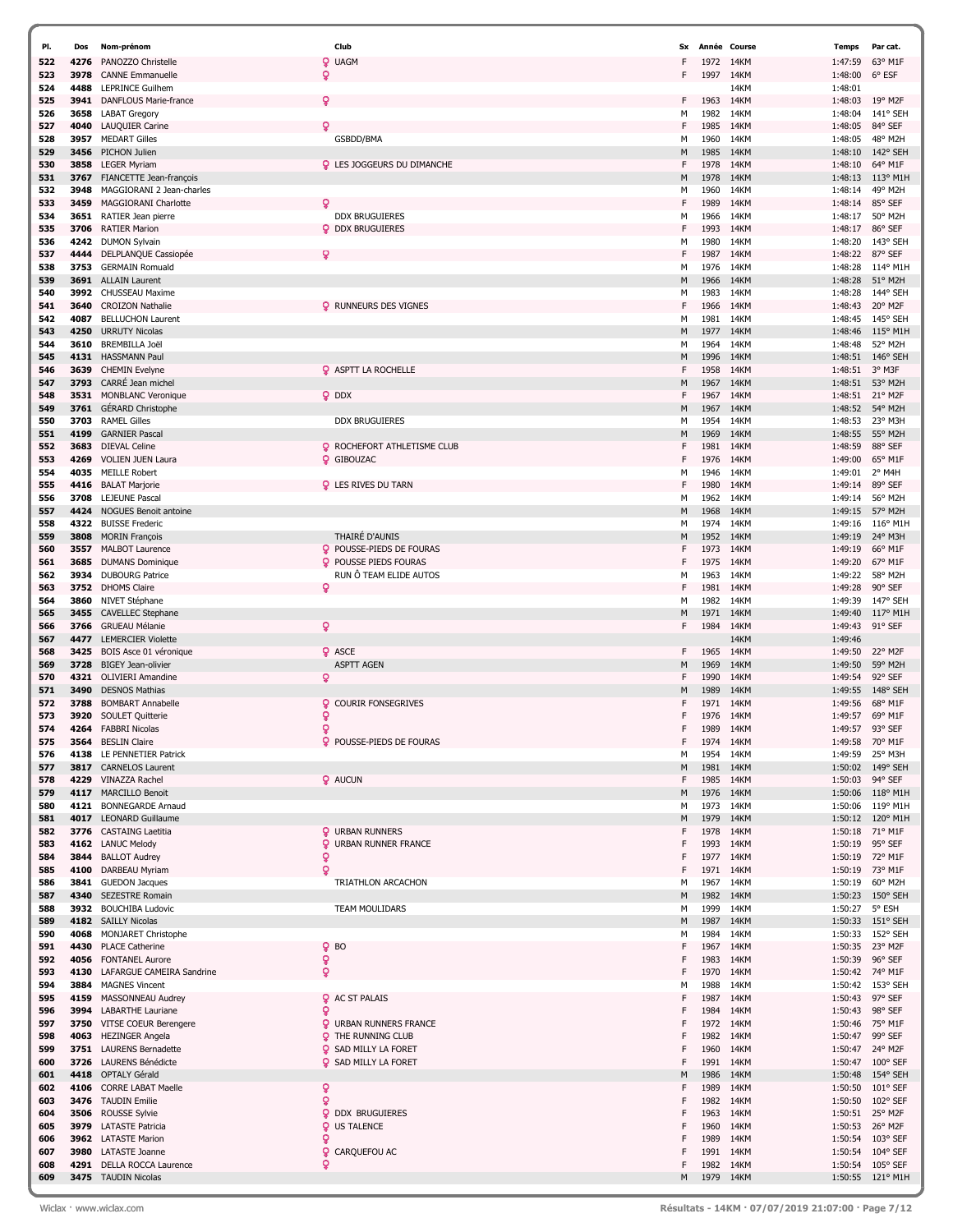| PI.        | Dos          | Nom-prénom                                          | Club                                    | Sx     |              | Année Course | Temps              | Par cat.                      |
|------------|--------------|-----------------------------------------------------|-----------------------------------------|--------|--------------|--------------|--------------------|-------------------------------|
| 610        | 4352         | DEFENTE Mylène                                      | <b>Q</b> USC SAUCATAISE                 | F      | 1989         | 14KM         | 1:50:55            | 106° SEF                      |
| 611        | 4233         | <b>BOUTEILLE Florence</b>                           | <b>Q</b> USCS                           | F      | 1976         | 14KM         | 1:50:55            | 76° M1F                       |
| 612        | 4249         | <b>GHIDOSSI Elise</b>                               | <b>Q</b> USCS                           | F      | 1979         | 14KM         | 1:50:55            | 77° M1F                       |
| 613        | 4262         | <b>VILLEMONTE Mathilde</b>                          | <b>Q</b> USCS SAUCATS                   | F      | 1984         | 14KM         | 1:50:55            | 107° SEF                      |
| 614        | 4221         | <b>SUBERBIE Nicolas</b>                             |                                         | М      | 1982         | 14KM         | 1:50:56            | 155° SEH                      |
| 615        | 4350         | <b>KEO-SINGHARATH Elise</b>                         | <b>Q</b> DJO COMPEX                     | F      | 1985         | 14KM         | 1:50:56            | 108° SEF                      |
| 616        | 3852         | DULOU Pierre-emmanuel                               |                                         | м      | 1974         | 14KM         | 1:50:57            | 122° M1H                      |
| 617<br>618 | 4455<br>3927 | <b>DOMERT Lucie</b><br><b>MONGET Cécile</b>         | <b>Q</b> TEAM MOULIDARS                 | F      | 1974         | 14KM<br>14KM | 1:50:57<br>1:50:58 | 78° M1F                       |
| 619        | 4116         | <b>MARION Juan</b>                                  | ASI COURSE PÉDESTRE                     | M      | 1965         | 14KM         | 1:51:09            | 61° M2H                       |
| 620        | 4277         | <b>DARDERES</b> Eric                                |                                         | М      | 1965         | 14KM         | 1:51:10            | 62° M2H                       |
| 621        | 4280         | <b>DANE Mathieu</b>                                 |                                         | M      | 1993         | 14KM         | 1:51:13            | 156° SEH                      |
| 622        | 4487         | DE LAGOUTINE Christophe                             |                                         |        |              | 14KM         | 1:51:16            |                               |
| 623        | 3460         | DE LAGOUTINE Jeremie                                |                                         | M      | 1990         | 14KM         | 1:51:17            | 157° SEH                      |
| 624        | 4248         | <b>DELAUNAY Laure</b>                               | <b>Q</b> JEUNESSE MACAUDAISE ATHLÉTISME | F      | 1983         | 14KM         | 1:51:17            | 109° SEF                      |
| 625        | 4299         | <b>KOHLER Wilfrid</b>                               |                                         | M      | 1973         | 14KM         | 1:51:19            | 123° M1H                      |
| 626        | 3764         | <b>RIEU Clementine</b>                              | $\mathbf{Q}$                            | F      | 1983         | 14KM         | 1:51:22            | $110^{\circ}$ SEF             |
| 627        | 3809         | <b>PAUTE Sebastien</b>                              |                                         | M      | 1974         | 14KM         | 1:51:22            | 124° M1H                      |
| 628        | 3857         | <b>FORMENT Elea</b>                                 | $\mathsf{Q}$                            | F      | 1999         | 14KM         | 1:51:24            | 7° ESF                        |
| 629<br>630 | 3664<br>3466 | <b>BOSSÉ François</b><br>DEBARGE Jean-luc           |                                         | M<br>м | 1966<br>1955 | 14KM<br>14KM | 1:51:27<br>1:51:28 | 63° M2H<br>26° M3H            |
| 631        | 4442         | <b>CHABAUD Thierry</b>                              |                                         | M      | 1969         | 14KM         | 1:51:30            | 64° M2H                       |
| 632        | 4208         | SOUEVAMANIEN Pascal                                 |                                         | М      | 1965         | 14KM         | 1:51:47            | 65° M2H                       |
| 633        | 3529         | METAY Yvan                                          |                                         | M      | 1965         | 14KM         | 1:51:47            | 66° M2H                       |
| 634        | 3819         | <b>CILICI Florence</b>                              | <b>Q</b> LES CLOCHES PIEDS              | F      | 1969         | 14KM         | 1:51:48            | 27° M2F                       |
| 635        | 3401         | DONJON Asce 01 michel                               | <b>ASCE</b>                             | М      | 1956         | 14KM         | 1:51:48            | 27° M3H                       |
| 636        | 3812         | <b>BOUSQUET Christophe</b>                          |                                         | М      | 1965         | 14KM         | 1:51:48            | 67° M2H                       |
| 637        | 4101         | <b>NEVEUX Lionel</b>                                | LES COUREURS D'OVALIE                   | M      | 1963         | 14KM         | 1:51:49            | 68° M2H                       |
| 638        | 4290         | <b>BOURNAZAUD David</b>                             | LES COUREURS D'OVALIES                  | М      | 1972         | 14KM         | 1:51:49            | 125° M1H                      |
| 639        | 3630         | LORIQUER BREZAULT Arlette                           | <b>Q</b> ASPTT LA ROCHELLE              | F      | 1954         | 14KM         | 1:51:50            | 4° M3F                        |
| 640<br>641 | 3889<br>4047 | <b>MORENO Celine</b><br><b>AMADOR Carole</b>        | ò<br>Ō                                  | F<br>F | 1973<br>1971 | 14KM<br>14KM | 1:52:02<br>1:52:03 | 79° M1F<br>80° M1F            |
| 642        | 4053         | <b>BELLY Philippe</b>                               |                                         | М      | 1975         | 14KM         | 1:52:03            | 126° M1H                      |
| 643        | 3496         | <b>PLANTEY Mailys</b>                               | Q                                       | F      | 1987         | 14KM         | 1:52:05            | $111^{\circ}$ SEF             |
| 644        | 3872         | <b>GARDERE Christophe</b>                           |                                         | м      | 1969         | 14KM         | 1:52:06            | 69° M2H                       |
| 645        | 3542         | PIÑERO Thierry                                      | POUSSE-PIEDS DE FOURAS                  | M      | 1970         | 14KM         | 1:52:06            | 127° M1H                      |
| 646        | 4213         | <b>WILLEM Matthieu</b>                              |                                         | М      | 1983         | 14KM         | 1:52:06            | 158° SEH                      |
| 647        |              | 4332 CARDENAS Coralie                               | ò                                       | F      | 1993         | 14KM         | 1:52:07            | $112^{\circ}$ SEF             |
| 648        | 4015         | <b>CHAPARTEGUI Marie line</b>                       | ò                                       | F      | 1966         | 14KM         | 1:52:07            | 28° M2F                       |
| 649        | 4335         | <b>MORAND Jules</b>                                 |                                         | М      | 1991         | 14KM         | 1:52:07            | 159° SEH                      |
| 650        |              | 4172 WILLEM Christa                                 | Q                                       | F      | 1987         | 14KM         | 1:52:08            | $113°$ SEF                    |
| 651        | 3794         | <b>DEL MISSIER Virginie</b>                         | <b>Q</b> SUA ATHLÉTISME                 | F      | 1974         | 14KM         | 1:52:12            | 81° M1F                       |
| 652<br>653 | 3756<br>4181 | D'AURIA Christophe<br>FOUET Yohan                   | <b>ASPTT AUBIAC</b>                     | М<br>M | 1971<br>1978 | 14KM<br>14KM | 1:52:20<br>1:52:23 | 128° M1H<br>129° M1H          |
| 654        | 3823         | <b>CASTAGNE Rémy</b>                                |                                         | М      | 1966         | 14KM         | 1:52:24            | 70° M2H                       |
| 655        | 3789         | <b>DUCHENE Virginie</b>                             | ò                                       | F      | 1961         | 14KM         | 1:52:25            | 29° M2F                       |
| 656        | 3536         | <b>CAZANOBES Magalie</b>                            | <b>Q</b> SUA                            | F      | 1969         | 14KM         | 1:52:25            | 30° M2F                       |
| 657        | 4165         | <b>FISCHER Carole</b>                               | <b>Q</b> RRUN GUJAN MESTRAS             | F      | 1989         | 14KM         | 1:52:26            | $114^{\circ}$ SEF             |
| 658        | 4355         | <b>BERGERET Michel</b>                              |                                         | М      | 1941         | 14KM         | 1:52:26            | 3° M4H                        |
| 659        | 4327         | SUBERBIE Julie                                      | ò                                       | F      | 1983         | 14KM         | 1:52:28            | $115^{\circ}$ SEF             |
| 660        | 4205         | <b>ARBERET Marion</b>                               | ò                                       | F      | 1982         | 14KM         | 1:52:30            | $116^{\circ}$ SEF             |
| 661        | 3570         | <b>BONNEAU Sophie</b>                               | ò                                       | F      | 1972         | 14KM         | 1:52:41            | 82° M1F                       |
| 662        |              | 4415 BONNEAU Vincent                                | SAINT-JEAN-D'ILLAC                      | М      | 1970         | 14KM         | 1:52:42            | 130° M1H                      |
| 663<br>664 | 3779<br>4220 | <b>GUIMBERTEAU Laurent</b><br><b>SQUIBAN Sophie</b> | <b>Q</b> S/L CMOB                       | M<br>F | 1960<br>1971 | 14KM<br>14KM | 1:52:42<br>1:52:43 | 71° M2H<br>83° M1F            |
| 665        |              | 3951 BELFIORE Vincenzo                              |                                         | M      | 1964         | 14KM         | 1:52:47            | 72° M2H                       |
| 666        |              | 3414 LEFEVRE Asce 33c eric                          | <b>ASCE</b>                             | М      | 1965         | 14KM         | 1:52:50            | 73° M2H                       |
| 667        | 4324         | <b>ROBERT Marie-noelle</b>                          | <b>Q</b> AKRO BITUM                     | F      | 1966         | 14KM         | 1:52:56            | 31° M2F                       |
| 668        | 4184         | VIDEAU CAZORRO Julien                               |                                         | м      | 1995         | 14KM         | 1:52:59            | 160° SEH                      |
| 669        | 3765         | LACOSTE Jean louis                                  | COURIR À AUDENGE                        | М      | 1954         | 14KM         | 1:53:02            | 28° M3H                       |
| 670        | 3843         | <b>VITOUX Florence</b>                              | ò                                       | F      | 1972         | 14KM         | 1:53:04            | 84° M1F                       |
| 671        | 3849         | <b>BECHEREAU Agathe</b>                             | <b>Q</b> SNC                            | F      | 1966         | 14KM         | 1:53:05            | 32° M2F                       |
| 672<br>673 | 4114         | DESARNAUD Julie<br>3522 LACQUA Guy                  | Q<br>AJS LA GARDE                       | F<br>М | 1990<br>1948 | 14KM<br>14KM | 1:53:11<br>1:53:16 | 117° SEF<br>4° M4H            |
| 674        |              | 3573 MARCOU Jean-luc                                | ATHLÉTIC , CLUB ANGÉRIEN                | М      | 1954         | 14KM         | 1:53:21            | 29° M3H                       |
| 675        | 3998         | <b>FERRAND Sandrine</b>                             | <b>Q</b> LES GALOPINS DU ROCHER         | F      | 1973         | 14KM         | 1:53:22            | 85° M1F                       |
| 676        |              | 4222 WERNER Nele                                    | <b>Q</b> LES GALOPINS DU ROCHER         | F      | 1978         | 14KM         | 1:53:27            | 86° M1F                       |
| 677        |              | 3772 TISNÉ Valérie                                  | <b>Q</b> CANÉJAN ATHLÉTISME             | F      | 1970         | 14KM         | 1:53:27            | 87° M1F                       |
| 678        | 3566         | <b>BONNIN Fabienne</b>                              | <b>Q</b> POUSSE-PIEDS DE FOURAS         | F      | 1979         | 14KM         | 1:53:28            | 88° M1F                       |
| 679        | 3955         | <b>SAMZUN Sandrine</b>                              | ò                                       | F      | 1973         | 14KM         | 1:53:28            | 89° M1F                       |
| 680        | 3445         | <b>WENTZINGER Kevin</b>                             |                                         | м      | 1987         | 14KM         | 1:53:28            | 161° SEH                      |
| 681        |              | 3782 PELLETIER Alain                                |                                         | M      | 1955         | 14KM         | 1:53:29            | 30° M3H                       |
| 682<br>683 | 4245<br>4244 | <b>COULON Thibaut</b><br><b>LAFON Clémence</b>      | Q                                       | М<br>F | 1991<br>1995 | 14KM<br>14KM | 1:53:29            | 162° SEH<br>118° SEF          |
| 684        | 3759         | VACHÉ Jean pierre                                   |                                         | м      | 1955         | 14KM         | 1:53:30<br>1:53:33 | 31° M3H                       |
| 685        | 4304         | <b>VARENNE Marie france</b>                         | <b>Q</b> TRAIL URBAIN NIORT             | F      | 1969         | 14KM         | 1:53:42            | 33° M2F                       |
| 686        | 4149         | <b>DESSAIS Gerard</b>                               | A.C.ANGERIEN                            | м      | 1954         | 14KM         | 1:53:43            | 32° M3H                       |
| 687        | 3847         | MOREAU Fabienne                                     | <b>Q</b> UST TALENCE                    | F      | 1968         | 14KM         | 1:53:43            | 34° M2F                       |
| 688        | 3939         | <b>CHINOUILH Marilyn</b>                            | ó                                       | F      | 1969         | 14KM         | 1:53:43            | 35° M2F                       |
| 689        | 3568         | <b>VERGEZ Nathalie</b>                              | <b>Q</b> ACF CASSIS                     | F      | 1966         | 14KM         | 1:53:46            | 36° M2F                       |
| 690        | 4364         | <b>ALONSO Christine</b>                             | <b>COURIR A MONTECH</b>                 | М      | 1970         | 14KM         | 1:53:58            | 131° M1H                      |
| 691        | 3698         | DAVANT Marilyn                                      | o                                       | F      | 1988         | 14KM         | 1:54:00            | $119°$ SEF                    |
| 692        |              | 3711 RENARD Xavier                                  |                                         | М      | 1977         | 14KM         | 1:54:00            | 132° M1H                      |
| 693        | 3933<br>3436 | DELOUME Jonathan                                    |                                         | М<br>F | 1995         | 14KM         | 1:54:02            | $163^{\circ}$ SEH             |
| 694<br>695 | 4438         | SOKOLOWSKY Nina<br>LAFFERRERE Blandine              | <b>Q</b> AS LIBOURNE<br>ò               | F      | 1988<br>1995 | 14KM<br>14KM | 1:54:03<br>1:54:04 | 120° SEF<br>$121^{\circ}$ SEF |
| 696        | 3663         | <b>SIMON Olivier</b>                                |                                         | м      | 1968         | 14KM         | 1:54:08            | 74° M2H                       |
| 697        |              | 3710 LE CHEVERT Emilie                              | ò                                       | F      | 1983 14KM    |              | 1:54:10            | 122° SEF                      |
|            |              |                                                     |                                         |        |              |              |                    |                               |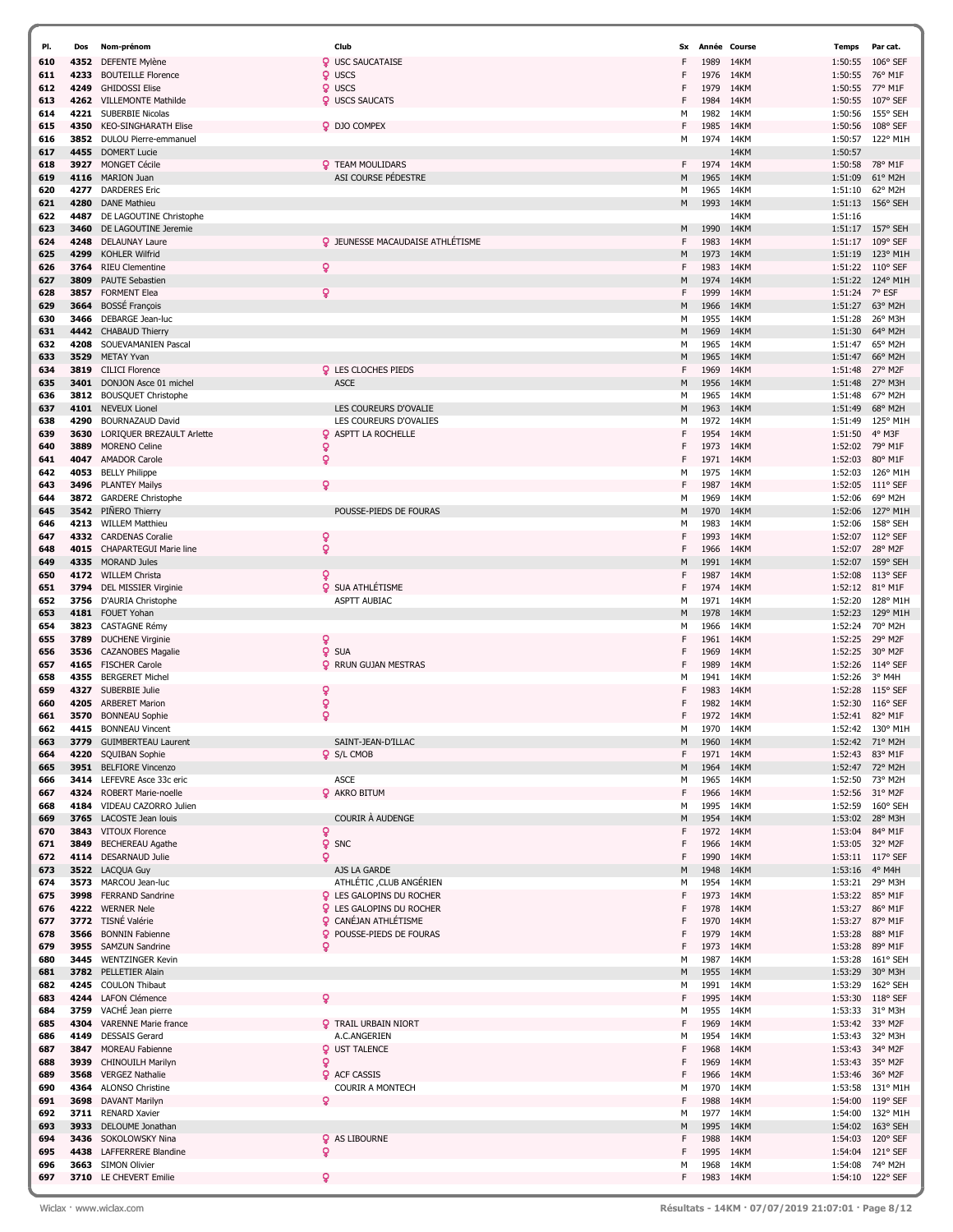| PI.        | Dos          | Nom-prénom                                      | Club                            | Sx     | Année        | Course       | Temps              | Par cat.            |
|------------|--------------|-------------------------------------------------|---------------------------------|--------|--------------|--------------|--------------------|---------------------|
| 698        | 3600         | SIMON Isabelle                                  | Q                               | F      | 1967         | 14KM         | 1:54:10            | 37° M2F             |
| 699        | 3665         | <b>MARINELLI David</b>                          | <b>ASM PAU</b>                  | M      | 1968         | 14KM         | 1:54:12            | 75° M2H             |
| 700        | 3465         | FAGOAGA Isabelle                                | ō<br><b>BIARRITZ OLYMPIQUE</b>  | F      | 1960         | 14KM         | 1:54:14            | 38° M2F             |
| 701        | 4226         | <b>BONNEAU Sabrina</b>                          | Q                               | F      | 1994         | 14KM         | 1:54:19            | 123° SEF            |
| 702        | 3633         | PRINZIVALLI Ernest                              | ASPTT LA ROCHELLE               | м      | 1954         | 14KM         | 1:54:19            | 33° M3H             |
| 703        | 4344         | <b>ASTUGUEVIEILLE Marine</b>                    | ö                               | F      | 1994         | 14KM         | 1:54:20            | 124° SEF            |
| 704        | 3447         | GROS Stéphane                                   |                                 | м      | 1983         | 14KM         | 1:54:22            | 164° SEH            |
| 705        | 4437         | <b>BONET Benjamin</b>                           |                                 | M      | 1978         | 14KM         | 1:54:24            | 133° M1H            |
| 706        | 3771         | <b>LAMARQUE Anne</b>                            | <b>Q</b> CA PORTETS             | F      | 1984         | 14KM         | 1:54:24            | 125° SEF            |
| 707        | 3731         | CAVALERIE ETCHART Nadege                        | ò                               | F      | 1977         | 14KM         | 1:54:31            | 90° M1F             |
| 708        | 3714         | MASSOULIER Aurélie                              | Q                               | F      | 1985         | 14KM         | 1:54:32            | $126^{\circ}$ SEF   |
| 709        | 3636         | <b>MOUSSION Romain</b>                          | ASPTT LA ROCHELLE               | M      | 2000         | 14KM         | 1:54:34            | 5° JUH              |
| 710        | 3680         | FOUQUET Cyril                                   |                                 | м      | 1970         | 14KM         | 1:54:40            | 134° M1H            |
| 711        | 3500         | <b>LARCHER Corine</b>                           | Q VO2 BESSINES                  | F      | 1968         | 14KM         | 1:54:41            | 39° M2F             |
| 712        | 3598         | <b>LARCHER Alain</b>                            | VO2 BESSINES                    | м      | 1966         | 14KM         | 1:54:41            | 76° M2H             |
| 713        | 3499         | <b>FOUQUET Sonia</b>                            | ò                               |        | 1971         | 14KM         | 1:54:42            | 91° M1F             |
| 714        | 4382         | <b>COLLIGNON Emilie</b>                         | ó                               | F      | 1985         | 14KM         | 1:54:45            | 127° SEF            |
| 715        | 3704         | <b>LACOMME Claire</b>                           | $\mathbf{Q}$                    | F      | 1990         | 14KM         | 1:54:49            | 128° SEF            |
| 716        |              | 4315 FOIX Pauline                               | ò                               |        | 1990         | 14KM         | 1:54:50            | 129° SEF            |
| 717        |              | 4052 LABADIE Lea                                | ò                               | F      | 1984         | 14KM         | 1:54:51            | 130° SEF            |
| 718        | 3970         | TRAVET Sylvain                                  |                                 | м      | 1975         | 14KM         | 1:54:52            | 135° M1H            |
| 719        |              | 4155 LAFFONT Florence                           | ó                               | F      | 1974         | 14KM         | 1:54:52            | 92° M1F             |
| 720        | 4124         | <b>GOURRIBON Stephan</b>                        | <b>USC SAUCATS</b>              | м      | 1974         | 14KM         | 1:54:56            | 136° M1H            |
| 721        |              | 4402 POUTET Muriel                              | <b>Q</b> JOGGING CLUB SABLAIS   |        | 1974         | 14KM         | 1:54:57            | 93° M1F             |
| 722        | 3848         | <b>DUCY Hortense</b>                            | ò                               | F      | 1990         | 14KM         | 1:54:58            | $131^{\circ}$ SEF   |
| 723        | 3418         | GODREUL Asce 37 véronique                       | <b>Q</b> ASCE                   |        | 1963         | 14KM         | 1:55:04            | 40° M2F             |
| 724        | 3650         | LOURDE ROCHEBLAVE Céline                        | <b>Q</b> JMA                    |        | 1975         | 14KM         | 1:55:05            | 94° M1F             |
| 725        | 4383         | <b>JANNEAU Marion</b>                           | ò                               | F      | 1987         | 14KM         | 1:55:08            | 132° SEF            |
| 726        | 3477         | <b>TRECAN Maël</b>                              |                                 | M      | 1988         | 14KM         | 1:55:08            | 165° SEH            |
| 727        | 3825         | PETITJEAN Mathilde                              | ò                               | F      | 1985         | 14KM         | 1:55:09            | 133° SEF            |
| 728        | 3988         | <b>LACOURTY Marie</b>                           | ò                               | F      | 1999         | 14KM         | 1:55:14            | 8° ESF              |
| 729        | 4308         | <b>BOYER Aline</b>                              | ò                               |        | 1986         | 14KM         | 1:55:14            | 134° SEF            |
| 730        | 3954         | ASSO Cecile                                     | ò                               | F      | 1982         | 14KM         | 1:55:14            | 135° SEF            |
| 731        | 3968         | <b>LACOURTY Carole</b>                          | Q                               | F      | 1974         | 14KM         | 1:55:15            | 95° M1F             |
| 732        | 3803         | <b>KEOMANYVONG Sarah</b>                        | Q<br>CA VILLENAVE D'ORNON       |        | 1970         | 14KM         | 1:55:15            | 96° M1F             |
| 733        | 3690         | <b>BELLION Gaell</b>                            | $Q$ CAV                         | F      | 1977         | 14KM         | 1:55:15            | 97° M1F             |
| 734        | 3875         | <b>UBICO Pierre</b>                             |                                 | M      | 1949         | 14KM         | 1:55:18            | 5° M4H              |
| 735        | 3838         | <b>FOUSSAL Celine</b>                           | Q                               | F      | 1975         | 14KM         | 1:55:21            | 98° M1F             |
| 736        | 3891         | <b>TRIVIERE Gwenola</b>                         | ò                               | F      | 1975         | 14KM         | 1:55:25            | 99° M1F             |
| 737        | 4174         | <b>MACKOWIAK Virginie</b>                       | ò                               | F      | 1978         | 14KM         | 1:55:26            | 100° M1F            |
| 738        | 3958         | <b>VARACHE Nicolas</b>                          |                                 | M      | 1975         | 14KM         | 1:55:26            | 137° M1H            |
| 739        | 4175         | <b>LAULHE Carol</b>                             | Q                               | F      | 1975         | 14KM         | 1:55:30            | 101° M1F            |
| 740        | 4085         | <b>MAZEAU Romain</b>                            |                                 | м      | 1983         | 14KM         | 1:55:31            | 166° SEH            |
| 741        | 3595         | <b>FROMENTEAU Yvette</b>                        | <b>Q</b> ASPTT LA ROCHELLE      | F      | 1953         | 14KM         | 1:55:38            | 5° M3F              |
| 742        | 3669         | MULINGHAUSEN-QUELLA Gabrielle                   | Q                               | F      | 1973         | 14KM         | 1:55:50            | 102° M1F            |
| 743        | 3579         | QUELLA PIGNIER Isabelle                         | ò                               | F      | 1971         | 14KM         | 1:55:51            | 103° M1F            |
| 744        |              | 3892 LATAPPY Claire                             | ò                               | F      | 1991         | 14KM         | 1:55:53            | $136^\circ$ SEF     |
| 745        | 4480         | POUYANNE David                                  |                                 |        |              | 14KM         | 1:56:00            |                     |
| 746        | 3729         | <b>GUEVEL Murielle</b>                          | ò                               | F.     | 1967         | 14KM         | 1:56:05            | 41° M2F             |
| 747        | 3464         | CHASSERIAUX Aurore                              | Q                               | F      | 1985         | 14KM         | 1:56:13            | 137° SEF            |
| 748        | 3769         | SARAVANE Indira                                 | ò                               |        | 1973         | 14KM         | 1:56:16            | 104° M1F            |
| 749        | 4301         | <b>SCHWARTZ Cindy</b>                           | Q                               | F      | 1981         | 14KM         | 1:56:19            | 138° SEF            |
| 750        | 3693         | <b>PEDOT Clarence</b>                           | ò                               | F      | 1987         | 14KM         | 1:56:24            | $139^{\circ}$ SEF   |
| 751        | 4369         | <b>COMPAGNON Benoit</b>                         |                                 | M      | 1966         | 14KM         | 1:56:24            | 77° M2H             |
| 752        | 4180         | SIHLE-WISSEL Marian                             | <b>Q</b> AJS LA GARDE           | F      | 1961         | 14KM         |                    | 1:56:27 42° M2F     |
| 753        | 4354         | <b>BOUVIER Sylvie</b>                           | Q                               | F      | 1960         | 14KM         | 1:56:30            | 43° M2F             |
| 754        |              | 3854 TEIXEIRA Angelo                            |                                 | м      | 1968         | 14KM         |                    | 1:56:33 78° M2H     |
| 755        |              | 4372 LEROY Marie-Hélène                         | ò                               | F      | 1964         | 14KM         | 1:56:34            | 44° M2F             |
| 756        |              | 3461 TEXIER Isabelle                            | <b>Q</b> US TALENCE             | F      | 1967         | 14KM         |                    | 1:56:37 45° M2F     |
| 757        |              | 3903 DICHARRY Thierry                           |                                 | M      | 1964         | 14KM         |                    | 1:56:39 79° M2H     |
| 758        | 4346         | <b>GUERMONT Jean-Pierre</b>                     | <b>COURIR A MONTECH</b>         | м      | 1961         | 14KM         | 1:56:41            | 80° M2H             |
| 759        |              | 4374 DELAGE Jimmy                               |                                 | M      | 1982         | 14KM         | 1:56:45            | $167^{\circ}$ SEH   |
| 760        |              | 4370 DELAGE Sabrina                             | ò                               | F      | 1984         | 14KM         |                    | 1:56:46 140° SEF    |
| 761        | 3406         | MARTY Asce 12 simone                            | <b>Q</b> ASCE                   | F      | 1953         | 14KM         | 1:56:58            | 6° M3F              |
| 762        |              | 3634 SHAW Carole                                | <b>Q</b> ASPTT LA ROCHELLE      | F      | 1958         | 14KM         | 1:56:59 7° M3F     |                     |
| 763        |              | 3696 BOUDEAU Laure<br>3523 DELPEYROUX Corinne   | Q                               | F      | 1968         | 14KM         | 1:57:01            | 46° M2F             |
| 764        |              |                                                 | <b>Q</b> DDX                    | F      | 1970         | 14KM         |                    | 1:57:02 105° M1F    |
| 765        | 3820         | 3628 D'HUYVETTER Claire                         | <b>Q</b> ACJ NERAC              | F      | 1988         | 14KM<br>14KM |                    | 1:57:07 141° SEF    |
| 766        |              | <b>GUILLOT Patrick</b>                          | Q                               | м      | 1964         |              | 1:57:08            | 81° M2H             |
| 767<br>768 | 3541<br>4309 | HENRIC GRAMAGLIA Stéphanie<br>CHANTELOUBE Bruno |                                 | F<br>м | 1971<br>1966 | 14KM<br>14KM | 1:57:10<br>1:57:15 | 106° M1F<br>82° M2H |
|            |              |                                                 |                                 |        |              | 14KM         |                    |                     |
| 769<br>770 |              | 4461 BEUZIT Alexandra<br>4465 MAIZI Salem       |                                 |        |              | 14KM         | 1:57:16<br>1:57:16 |                     |
| 771        |              | 4412 VALLET Cathy                               | <b>Q</b> ASPTT LA ROCHELLE      | F      | 1975         | 14KM         | 1:57:18            | 107° M1F            |
| 772        |              | 3544 ALLAIRE Chrystèle                          | <b>Q</b> POUSSE-PIEDS DE FOURAS | F      | 1971         | 14KM         | 1:57:19            | 108° M1F            |
| 773        |              | 3608 CANTIN BOYER Sylvie                        | ò                               | F      | 1957         | 14KM         | 1:57:19 8° M3F     |                     |
| 774        | 3423         | FONTAINE Asce 51 hélène                         | <b>Q</b> ASCE                   | F      | 1968         | 14KM         | 1:57:23            | 47° M2F             |
| 775        |              | 3987 ANE PAYSSERAN Sörenn                       | <b>Q</b> MONTARDON D'ACHILLE    | F      | 1976         | 14KM         |                    | 1:57:24 109° M1F    |
| 776        |              | 4197 DELPON Romain                              |                                 | М      | 1984         | 14KM         |                    | 1:57:24 168° SEH    |
| 777        | 3777         | <b>ISNEL Clémence</b>                           | Q                               | F      | 1990         | 14KM         |                    | 1:57:25 142° SEF    |
| 778        | 3929         | <b>MORO Delphine</b>                            | <b>Q</b> COURIR A MONTECH       | F      | 1973         | 14KM         |                    | 1:57:30 110° M1F    |
| 779        |              | 3786 DAURIS Jerome                              |                                 | M      | 1967         | 14KM         | 1:57:34            | 83° M2H             |
| 780        |              | 4434 VEZINHET Mathieu                           |                                 | м      | 1985         | 14KM         | 1:57:36            | 169° SEH            |
| 781        |              | 3623 DENCHE Jeremy                              |                                 | М      | 1987         | 14KM         |                    | 1:57:37 170° SEH    |
| 782        | 4485         | CHICOT Jean baptiste                            |                                 |        |              | 14KM         | 1:57:37            |                     |
| 783        | 3504         | <b>DOMMANGE Justine</b>                         | ò                               | F      | 1988         | 14KM         |                    | 1:57:37 143° SEF    |
| 784        |              | 4134 SPY Valerie                                | ò                               | F      | 1974         | 14KM         |                    | 1:57:43 111° M1F    |
| 785        |              | 3748 ALI Mariama                                | õ                               | F      |              | 1980 14KM    |                    | 1:57:48 144° SEF    |
|            |              |                                                 |                                 |        |              |              |                    |                     |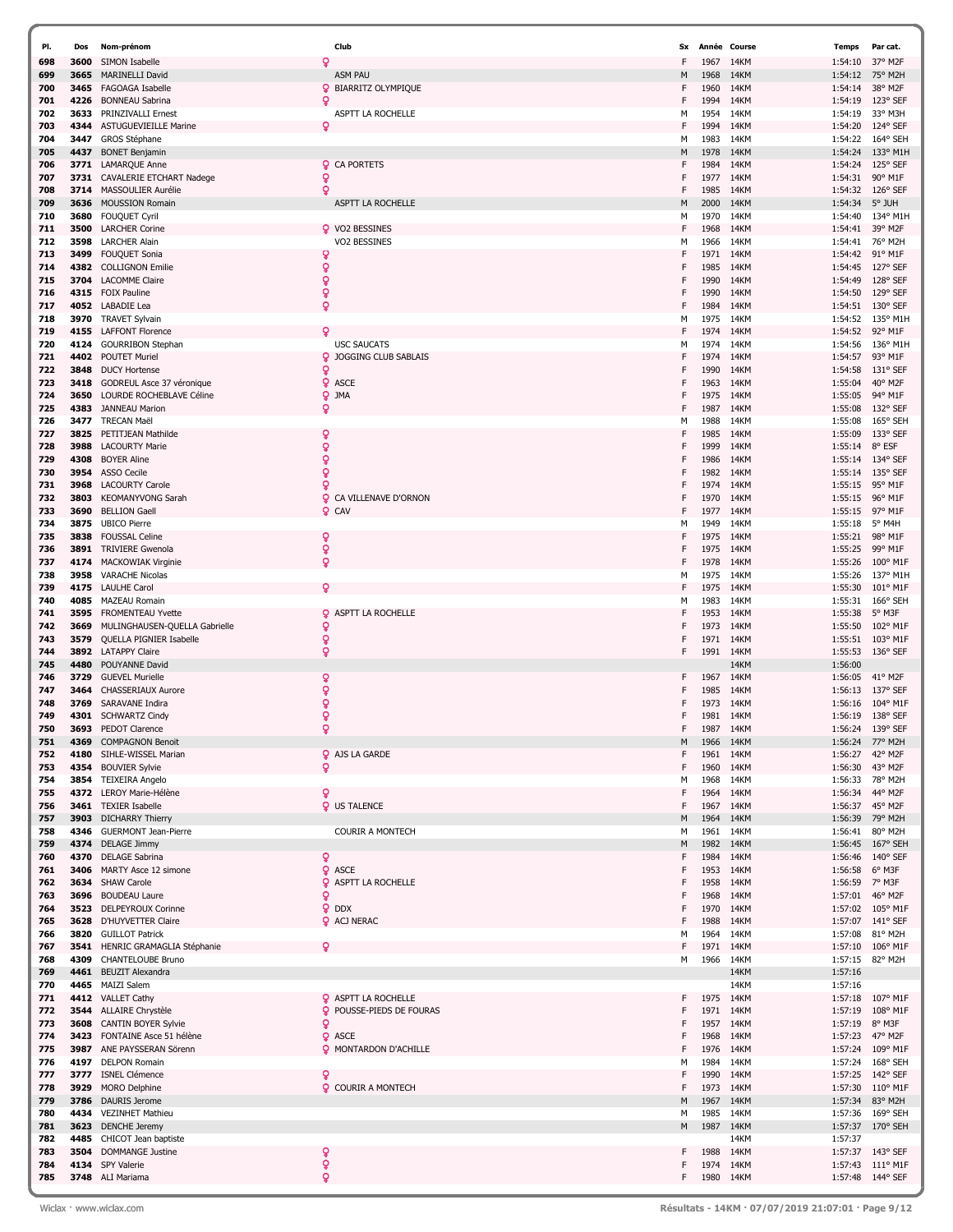| PI.        | Dos          | Nom-prénom                                       | Club                                                     | Sx      | Année Course |              | Temps              | Par cat.                     |
|------------|--------------|--------------------------------------------------|----------------------------------------------------------|---------|--------------|--------------|--------------------|------------------------------|
| 786        | 3667         | <b>ALLAIN Chantal</b>                            | <b>Q</b> ATHLÉTIC , CLUB ANGÉRIEN                        |         | 1967         | 14KM         | 1:57:49            | 48° M2F                      |
| 787        | 4388         | FEUILLERAT Nadège                                | <b>Q</b> DDX                                             | F       | 1982         | 14KM         | 1:57:50            | 145° SEF                     |
| 788        | 3671         | MAGNÉ Anne_marie                                 | ò                                                        | F       | 1970         | 14KM         | 1:57:53            | 112° M1F                     |
| 789        | 4079         | <b>DEGRUMELLE Francois</b>                       |                                                          | M       | 1975         | 14KM         | 1:58:00            | 138° M1H                     |
| 790        | 3660         | <b>MOURILLOT Florent</b>                         |                                                          | М       | 1989         | 14KM         | 1:58:02            | 171° SEH                     |
| 791        | 4026         | <b>LECONTE Maryline</b>                          | ó                                                        | F       | 1969         | 14KM         | 1:58:02            | 49° M2F                      |
| 792        | 3997         | LESPIAUCQ Myriam                                 | ò                                                        | F       | 1972         | 14KM         | 1:58:04            | 113° M1F                     |
| 793        | 4160         | <b>CLAIRAC Michael</b>                           |                                                          | M       | 1980         | 14KM         | 1:58:05            | 172° SEH                     |
| 794        | 4457         | <b>KRZEMINSKI Yannick</b>                        |                                                          |         |              | 14KM         | 1:58:07            |                              |
| 795        | 3887         | D'AMBROS DE FRANCESCO Jonathan                   |                                                          | M       | 1982         | 14KM         | 1:58:09            | 173° SEH                     |
| 796        | 4357         | <b>BARREAU Julie</b>                             | ò                                                        | F       | 1991         | 14KM         | 1:58:11            | 146° SEF                     |
| 797        | 4417         | <b>BUREAU Mélanie</b>                            | ö                                                        | F       | 1993         | 14KM         | 1:58:13            | 147° SEF                     |
| 798        | 3699         | <b>TAGNERES Sebastien</b>                        |                                                          | М       | 1976         | 14KM         | 1:58:16            | 139° M1F                     |
| 799        | 3694         | <b>MORVAN Tifenn</b>                             | Ω                                                        | F       | 1983         | 14KM         | 1:58:17            | 148° SEF                     |
| 800        | 4061         | <b>BERGON Joël</b>                               | <b>COURIR A MONTECH</b>                                  | м       | 1970         | 14KM         | 1:58:19            | 140° M1H                     |
| 801<br>802 | 4102<br>4456 | <b>DULAC Audrey</b><br>RAJA David                | ö                                                        | F       | 1983         | 14KM<br>14KM | 1:58:20<br>1:58:24 | 149° SEF                     |
| 803        | 4362         | LAVIGNE Marie catherine                          | <b>Q</b> BIARRITZ OLYMPIQUE                              | F       | 1958         | 14KM         | 1:58:25            | 9° M3F                       |
| 804        | 4300         | <b>BENGOECHEA Philippe</b>                       |                                                          | м       | 1967         | 14KM         | 1:58:32            | 84° M2H                      |
| 805        | 4325         | <b>BENGOECHEA Marie</b>                          | ¥                                                        | F       | 1995         | 14KM         | 1:58:33            | 150° SEF                     |
| 806        | 3604         | POMPEE Carole                                    | ò                                                        |         | 1974         | 14KM         | 1:58:34            | 114° M1F                     |
| 807        | 4126         | NICOLAS Gwenn                                    | ò                                                        | F       | 1985         | 14KM         | 1:58:35            | $151^{\circ}$ SEF            |
| 808        | 3795         | <b>PUYRINIER Mélanie</b>                         | Q                                                        |         | 1979         | 14KM         | 1:58:43            | $115^{\circ}$ M1F            |
| 809        | 4006         | <b>CHARNIAUX Nicole</b>                          | <b>Q</b> GAZELEC GIRONDIN                                | F       | 1966         | 14KM         | 1:58:48            | 50° M2F                      |
| 810        | 4449         | <b>GEOFFROY Olivier</b>                          |                                                          | М       | 1966         | 14KM         | 1:58:49            | 85° M2H                      |
| 811        | 3432         | POLI Asce 73 yvette                              | <b>Q</b> ASCE                                            | F       | 1957         | 14KM         | 1:58:55            | $10^{\circ}$ M3F             |
| 812        | 3908         | <b>ALVAREZ Christian</b>                         |                                                          | м       | 1955         | 14KM         | 1:58:55            | 34° M3H                      |
| 813        | 3656         | <b>KERIHUEL Herwan</b>                           |                                                          | M       | 1991         | 14KM         | 1:58:59            | 174° SEH                     |
| 814        | 4030         | <b>MOITY Liora</b>                               | ò                                                        | F       | 1991         | 14KM         | 1:59:01            | 152° SEF                     |
| 815        | 4018         | MANZANO Isabelle                                 | Ŷ                                                        | F       | 1975         | 14KM         | 1:59:07            | 116° M1F                     |
| 816        | 4029         | <b>DURAND Muriel</b>                             | ó                                                        | F       | 1971         | 14KM         | 1:59:07            | 117° M1F                     |
| 817        | 3617         | <b>QUATREPOINT Bernard</b>                       |                                                          | M       | 1956         | 14KM         | 1:59:13            | 35° M3H                      |
| 818        | 3613         | <b>MOUILLE Anne</b>                              | <b>Q</b> JEUNESSE MACAUDAISE ATHLETISME                  | F       | 1970         | 14KM         | 1:59:16            | $118^{\circ}$ M1F            |
| 819        |              | 3871 LE MARC Michel                              | A.C.M.RUNNING                                            | M       | 1958         | 14KM         | 1:59:17            | 36° M3H                      |
| 820        | 3877         | BOISSONNEAU Jean-pierre                          |                                                          | м       | 1953         | 14KM         | 1:59:23            | 37° M3H                      |
| 821<br>822 | 4215<br>3915 | ROUSSEAU Cédric<br><b>GASTON Isabelle</b>        | ò                                                        | M<br>F  | 1975<br>1970 | 14KM<br>14KM | 1:59:23<br>1:59:39 | 141° M1H<br>119° M1F         |
| 823        | 3458         | <b>RICHETIN Aimie</b>                            | ò                                                        | F       | 1991         | 14KM         | 1:59:45            | 153° SEF                     |
| 824        | 4084         | <b>LEHAGRE Marie</b>                             | Q                                                        |         | 1981         | 14KM         | 1:59:54            | 154° SEF                     |
| 825        | 3428         | BARRAILH Asce 63 céline                          | Q<br><b>ASCE</b>                                         | F       | 1978         | 14KM         | 1:59:54            | 120° M1F                     |
| 826        | 4039         | <b>BAILLY Florence</b>                           | Q                                                        | F       | 1978         | 14KM         | 1:59:57            | 121° M1F                     |
| 827        | 3409         | BESANCENEZ Asce 33c sophie                       | Q<br><b>ASCE</b>                                         | F       | 1960         | 14KM         | 2:00:03            | 51° M2F                      |
| 828        | 4310         | <b>BABY Corinne</b>                              | ò                                                        | F       | 1969         | 14KM         | 2:00:04            | 52° M2F                      |
| 829        | 3688         | <b>GARNUNG Christophe</b>                        |                                                          | М       | 1975         | 14KM         | 2:00:08            | 142° M1H                     |
| 830        | 3863         | OURMIERES Stéphanie                              | ¥                                                        | F       | 1977         | 14KM         | 2:00:12            | 122° M1F                     |
| 831        | 4024         | <b>GEAY Anne cecile</b>                          | ó                                                        | F       | 1977         | 14KM         | 2:00:15            | 123° M1F                     |
| 832        | 3646         | <b>COMALE Laurence</b>                           | Q<br><b>RUNNEURS DES VIGNES</b>                          | F       | 1974         | 14KM         | 2:00:16            | 124° M1F                     |
| 833        | 3611         | DRYJA Valerie                                    | <b>Q</b> ASPTT LA ROCHELLE                               | F       | 1972         | 14KM         | 2:00:21            | 125° M1F                     |
| 834        | 3678         | <b>ELYSEE Pamela</b>                             | <b>Q</b> CLUB ATHLETISME CUBZAGUAIS                      | F       | 1982         | 14KM         | 2:00:38            | 155° SEF                     |
| 835        | 4259         | NIGER Jean-baptiste                              |                                                          | M       | 1973         | 14KM         | 2:00:46            | 143° M1H                     |
| 836        | 3983         | <b>HELBLING Jerome</b>                           |                                                          | м       | 1975         | 14KM         | 2:00:47            | 144° M1H                     |
| 837<br>838 | 3702<br>3890 | <b>GRENON Liliane</b><br><b>CAPBERN Isabelle</b> | <b>Q</b> RCTAT TONNAY-CHARENTE<br><b>Q</b> STADE MONTOIS | F<br>F  | 1948<br>1968 | 14KM<br>14KM | 2:00:48<br>2:00:55 | $1^{\circ}$ M4F<br>53° M2F   |
| 839        |              | 3802 BETEILLE Anne-marie                         | ò                                                        | F       | 1945         | 14KM         | 2:00:58            | 2° M4F                       |
| 840        | 3816         | <b>GATIN Philippe</b>                            |                                                          | м       | 1974         | 14KM         | 2:01:07            | 145° M1H                     |
| 841        | 4284         | <b>DING Xavier</b>                               |                                                          | M       | 1982         | 14KM         | 2:01:09            | $175^{\circ}$ SEH            |
| 842        |              | 3412 LAMALLE Asce 33c patrick                    | <b>ASCE</b>                                              | М       | 1952         | 14KM         | 2:01:13            | 38° M3H                      |
| 843        |              | 4183 MASSOT Clothilde                            | ó                                                        | F       | 1990         | 14KM         |                    | 2:01:15 156° SEF             |
| 844        |              | 3999 REDON Isabelle                              | ö<br>S/L UNION SAINT BRUNO                               | F       | 1969         | 14KM         |                    | 2:01:22 54° M2F              |
| 845        |              | 4231 DUCROT Julie                                | Q                                                        | F       | 1983         | 14KM         | 2:01:34            | 157° SEF                     |
| 846        | 3480         | MOUCHELET Thomas                                 |                                                          | М       | 1988         | 14KM         | 2:01:39            | $176^{\circ}$ SEH            |
| 847        | 3960         | SAINT-GENES Paul                                 |                                                          | M       | 1990         | 14KM         | 2:01:40            | 177° SEH                     |
| 848        |              | 4459 JACOB Cécile                                |                                                          |         |              | 14KM         | 2:01:42            |                              |
| 849        |              | 3594 PIAUD Maryse<br>3592 LEBRETON Mélodie       | ò<br>ò                                                   | F.<br>F | 1969<br>1985 | 14KM<br>14KM | 2:01:42            | 55° M2F<br>$158^{\circ}$ SEF |
| 850        |              | 4212 ROCHÉ Julien                                |                                                          | M       | 1983         | 14KM         | 2:01:42            | 2:01:43 178° SEH             |
| 851        |              | 3984 VICENTE Florence                            |                                                          | F       | 1974         | 14KM         |                    | 2:01:43 126° M1F             |
| 852<br>853 | 3435         | <b>BESSIN Sophie</b>                             | ò<br>ò                                                   | F       | 1975         | 14KM         | 2:01:43            | 127° M1F                     |
| 854        |              | 4381 DAGOURY Emilie                              | ò                                                        | F       | 1980         | 14KM         |                    | 2:01:44 159° SEF             |
| 855        |              | 3484 DEBOMY Raphaelle                            | ð                                                        | F       | 1986         | 14KM         |                    | 2:01:45 160° SEF             |
| 856        |              | 4363 MARTIN Luis ramon                           |                                                          | М       | 1960         | 14KM         | 2:01:46            | 86° M2H                      |
| 857        | 4298         | <b>BOUTIN Vanessa</b>                            | <b>Q</b> RUN SWIM AND COACHING                           | F       | 1989         | 14KM         |                    | 2:01:47 161° SEF             |
| 858        | 4279         | DAVONNEAU Anne-sophie                            | <b>Q</b> RUN SWIM AND COACHING                           | F       | 1983         | 14KM         | 2:01:48            | 162° SEF                     |
| 859        |              | 4436 DEBIEUVRE Chloé                             | Q                                                        | F       | 1988         | 14KM         | 2:01:49            | $163^{\circ}$ SEF            |
| 860        |              | 3555 MORTELETTE Michel                           | <b>ACF CASSIS</b>                                        | м       | 1954         | 14KM         |                    | 2:01:57 39° M3H              |
| 861        | 3749         | <b>BALAT Benoit</b>                              |                                                          | M       | 1977         | 14KM         | 2:02:10            | 146° M1H                     |
| 862        |              | 3910 LE BRENN Alexandre                          |                                                          | м       | 1988         | 14KM         |                    | 2:02:11 179° SEH             |
| 863        |              | 4043 BACCI Maëlig                                | ò                                                        | F       | 1992         | 14KM         |                    | 2:02:14 164° SEF             |
| 864        |              | 3605 LAMBERT Isabelle                            | ò                                                        | F       | 1966         | 14KM         | 2:02:18            | 56° M2F                      |
| 865        |              | 3961 GUITON Axel                                 |                                                          | M       | 1980         | 14KM         | 2:02:19            | 180° SEH                     |
| 866        |              | 3859 LLEHI Charlotte                             | <b>Q</b> PORTET ATHLETIC CLUB                            | F       | 1987         | 14KM         | 2:02:23            | $165^{\circ}$ SEF            |
| 867        | 3780         | <b>LAVIGNE Sophie</b>                            | <b>Q</b> PORTET ATHLETIC CLUB                            | F<br>F  | 1986         | 14KM         | 2:02:24            | 166° SEF                     |
| 868<br>869 | 3922         | 3810 MATHIEU Justine<br>CERUTI Jean michel       | <b>Q</b> PORTET ATHLETIC CLUB                            | м       | 1986<br>1971 | 14KM<br>14KM | 2:02:27            | 2:02:25 167° SEF<br>147° M1H |
| 870        | 4066         | JORDAN Stephanie                                 | Q                                                        | F       | 1975         | 14KM         |                    | 2:02:27 128° M1F             |
| 871        | 3866         | <b>DELLE CASE Celine</b>                         | <b>Q</b> JE COURS À THAIRÉ D'AUNIS                       | F       | 1976         | 14KM         | 2:02:30            | 129° M1F                     |
| 872        | 4146         | <b>DELMARLE Anne</b>                             | Q                                                        | F       | 1978         | 14KM         | 2:02:32            | 130° M1F                     |
| 873        |              | 3790 NOBILET Isabelle                            | <b>Q</b> COURIR A MONTECH                                | F       | 1972 14KM    |              |                    | 2:02:32 131° M1F             |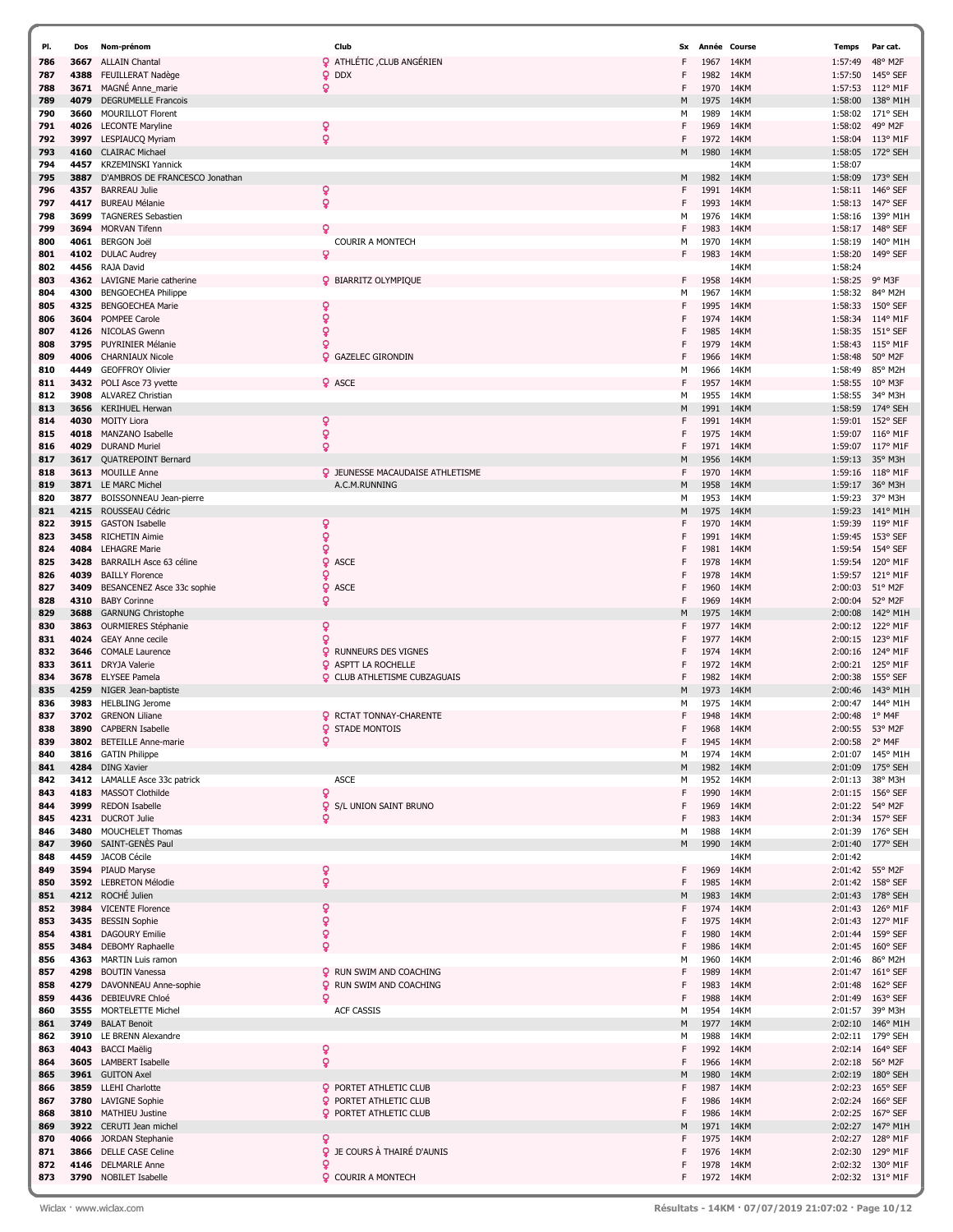| PI.        | Dos          | Nom-prénom                                        | Club                                  | Sx     | Année Course |              | Temps              | Par cat.               |
|------------|--------------|---------------------------------------------------|---------------------------------------|--------|--------------|--------------|--------------------|------------------------|
| 874        | 3806         | <b>DENDANE Samyr</b>                              |                                       | М      | 1956         | 14KM         | 2:02:34            | 40° M3H                |
| 875        | 4062         | <b>LARCHE Sophie</b>                              | ò                                     | F      | 1971         | 14KM         | 2:02:38            | 132° M1F               |
| 876        | 3946         | <b>BORAU Emma</b>                                 | ò                                     | F      | 1982         | 14KM         | 2:02:47            | 168° SEF               |
| 877        | 3829         | <b>BORAU Lilian</b>                               |                                       | M      | 1980         | 14KM         | 2:02:47            | 181° SEH               |
| 878        | 4341         | <b>BETELU Rémi</b>                                |                                       | М      | 1999         | 14KM         | 2:02:51            | 6° ESH                 |
| 879        | 3870         | <b>MUZICA Marine</b>                              |                                       | F      | 1995         | 14KM         | 2:02:52            | 169° SEF               |
| 880        | 4065         | CABANERO-CHOLET Sophie                            | Q<br>ATHLETISME OLERONAIS             | F      | 1969         | 14KM         | 2:03:27            | 57° M2F                |
| 881        | 3916         | <b>SARDA Severine</b>                             | ó                                     | F      | 1980         | 14KM         | 2:03:28            | 170° SEF               |
| 882        | 4239         | <b>TAUNAIS Didier</b>                             |                                       | М      | 1971         | 14KM         | 2:03:32            | 148° M1H               |
| 883        | 3590         | <b>TAUDIN Guillaume</b>                           |                                       | M      | 1989         | 14KM         | 2:03:42            | 182° SEH               |
| 884        | 4008         | CHRIST LE BARS Regine                             | <b>Q</b> GAZELEC GIRONDIN             | F      | 1966         | 14KM         | 2:03:49            | 58° M2F                |
| 885        | 4360         | <b>GUILLOCHON Clémence</b>                        | ó                                     | F      | 1992         | 14KM         | 2:03:50            | 171° SEF               |
| 886        | 3798         | <b>LEPRINCE Didier</b>                            | <b>CS HENNESSY</b>                    | м      | 1961         | 14KM         | 2:04:01            | 87° M2H                |
| 887        | 4286         | LE BLAY Chistophe<br><b>BENATTAR Bruno</b>        | <b>COURIR A MONTECH</b>               | M      | 1978         | 14KM<br>14KM | 2:04:12            | 149° M1H<br>88° M2H    |
| 888<br>889 | 4059<br>3501 | RIGAL Julien                                      |                                       | м<br>M | 1963<br>1981 | 14KM         | 2:04:13<br>2:04:16 | 183° SEH               |
| 890        | 4453         | <b>SAUTIER Lionel</b>                             |                                       | м      | 1981         | 14KM         | 2:04:23            | 184° SEH               |
| 891        | 4104         | <b>MAURICE Juliette</b>                           |                                       | F      | 1993         | 14KM         | 2:04:45            | 172° SEF               |
| 892        | 3800         | <b>GALAN Pascal</b>                               |                                       | м      | 1956         | 14KM         | 2:04:53            | 41° M3H                |
| 893        | 3864         | <b>GANDIA Florent</b>                             |                                       | M      | 1986         | 14KM         | 2:05:21            | 185° SEH               |
| 894        | 3900         | <b>DOUCET Vanessa</b>                             | ò                                     | F      | 1980         | 14KM         | 2:05:24            | 173° SEF               |
| 895        | 3539         | <b>DUBEGUIER Corinne</b>                          | ò                                     | F      | 1969         | 14KM         | 2:05:24            | 59° M2F                |
| 896        | 3723         | ANGELINI Chloé                                    | Q                                     | F      | 1994         | 14KM         | 2:05:26            | 174° SEF               |
| 897        | 3631         | LOUBIERE Delphine                                 | <b>Q</b> ASPTT                        | F      | 1967         | 14KM         | 2:05:39            | 60° M2F                |
| 898        | 3635         | PHILIPPONNEAU Estelle                             | Q<br>ASPTT LA ROCHELLE                | F      | 1972         | 14KM         | 2:05:41            | 133° M1F               |
| 899        | 3716         | <b>SARRADE Caroline</b>                           |                                       | F      | 1974         | 14KM         | 2:05:57            | 134° M1F               |
| 900        | 3648         | FRONZES IBOS Axelle                               | ó                                     | F      | 1972         | 14KM         | 2:05:57            | 135° M1F               |
| 901        | 4050         | JEUDY Cécile                                      | ó                                     | F      | 1976         | 14KM         | 2:06:04            | 136° M1F               |
| 902        | 4255         | <b>DURAND Charlotte</b>                           | Q                                     | F      | 1976         | 14KM         | 2:06:09            | 137° M1F               |
| 903        | 4482         | LABARSOUQUE Isabelle                              |                                       |        |              | 14KM         | 2:06:17            |                        |
| 904        | 3649         | <b>DUMARTIN Laurent</b>                           |                                       | м      | 1962         | 14KM         | 2:06:33            | 89° M2H                |
| 905        | 3438         | <b>ESTEBAM Sophie</b>                             | ٥                                     | F      | 1978         | 14KM         | 2:06:55            | 138° M1F               |
| 906        | 3472         | <b>DOIT Ludovic</b>                               |                                       | M      | 1975         | 14KM         | 2:06:58            | 150° M1H               |
| 907        | 4048         | <b>LAURENT Nicolas</b>                            |                                       | M      | 1980         | 14KM         | 2:07:09            | 186° SEH               |
| 908        | 4028         | <b>HAUMESSER Cecilia</b>                          | ó                                     | F      | 1981         | 14KM         | 2:07:10            | $175^{\circ}$ SEF      |
| 909        | 3478         | RINCK Marie cécile<br><b>TAROZZI Carla</b>        | ò<br>ò                                | F<br>F | 1980<br>1995 | 14KM<br>14KM | 2:07:11<br>2:07:11 | $176°$ SEF<br>177° SEF |
| 910<br>911 | 4296<br>3578 | KAYSER Fabienne                                   | Q<br><b>ESSHA</b>                     | F      | 1982         | 14KM         | 2:07:14            | $178°$ SEF             |
| 912        | 4202         | MIGAUD Jean pierre                                | RAC ROCHEFORT                         | м      | 1945         | 14KM         | 2:07:18            | 6° M4H                 |
| 913        | 3677         | <b>TAROZZI Corinne</b>                            | Q                                     | F      | 1972         | 14KM         | 2:07:22            | 139° M1F               |
| 914        | 3502         | DAILH Laetitia                                    | <b>Q</b> CASTETS TEAM TRAIL           | F      | 1984         | 14KM         | 2:07:49            | 179° SEF               |
| 915        | 3420         | LE BOURNOT Asce 40 philippe                       | <b>ASCE</b>                           | M      | 1960         | 14KM         | 2:07:55            | 90° M2H                |
| 916        | 3797         | BARRAU Jean-paul                                  |                                       | М      | 1969         | 14KM         | 2:08:11            | 91° M2H                |
| 917        | 3675         | <b>LEGRAND Emmanuelle</b>                         | ó                                     | F      | 1978         | 14KM         | 2:08:14            | $140^{\circ}$ M1F      |
| 918        | 4023         | <b>PERES Amandine</b>                             | ö                                     | F      | 1982         | 14KM         | 2:08:14            | 180° SEF               |
| 919        | 3811         | <b>GOUGUET Pierre</b>                             | FC ASTHMATIQUES                       | M      | 1982         | 14KM         | 2:08:16            | 187° SEH               |
| 920        | 3586         | AUBUGEAU Marie-laure                              | <b>Q</b> RUNNEURS DES VIGNES          | F      | 1971         | 14KM         | 2:08:48            | 141° M1F               |
| 921        | 4443         | IZQUIERDO-BUY Thomas                              |                                       | M      | 1987         | 14KM         | 2:08:48            | 188° SEH               |
| 922        | 4241         | <b>CLAVEL Frederique</b>                          | ò                                     | F      | 1961         | 14KM         | 2:09:00            | 61° M2F                |
| 923        | 4256         | <b>CLAVEL Andre</b>                               |                                       | м      | 1960         | 14KM         | 2:09:01            | 92° M2H                |
| 924        | 3824         | LAUMONIER Mélanie                                 | <b>Q</b> LES GALOPINS DE GUYENNE      | F      | 1983         | 14KM         | 2:09:03            | 181° SEF               |
| 925        |              | 3451 CORMIER Charlotte                            | Q                                     | F      | 1990         | 14KM         | 2:09:18            | 182° SEF               |
| 926        |              | 3530 ROQUES Lisiane                               | <b>Q</b> AALRA                        | F      | 1955         | 14KM         | 2:09:28            | $11^{\circ}$ M3F       |
| 927        | 3603         | <b>BOULEY Jean claude</b>                         | AUNIS ATHLÉTISME                      | M      | 1953         | 14KM         | 2:09:35            | 42° M3H<br>62° M2F     |
| 928<br>929 | 3784         | 3717 COLLARD Nathalie<br><b>DUPUY Pierre</b>      | <b>Q</b> AUNIS ATHLÉTISME LA ROCHELLE | F<br>M | 1964<br>1971 | 14KM<br>14KM | 2:09:35<br>2:09:49 | 151° M1H               |
| 930        | 3807         | <b>FAUVET Nicolas</b>                             | FC ASTHMATIQUES                       | М      | 1985         | 14KM         | 2:09:59            | 189° SEH               |
| 931        | 3682         | <b>ROUGERON Aurelie</b>                           | ó                                     | F      | 1983         | 14KM         | 2:10:15            | 183° SEF               |
| 932        | 3584         | SAVIANA Laure                                     | ò                                     | F      | 1974         | 14KM         | 2:10:15            | 142° M1F               |
| 933        |              | 4234 COMPAGNON Claire                             | ò                                     | F      | 1971         | 14KM         | 2:10:26            | 143° M1F               |
| 934        | 4460         | <b>COMPAGNON Denis</b>                            |                                       |        |              | 14KM         | 2:10:29            |                        |
| 935        |              | 3622 QUEYROI Sandra                               | <b>Q</b> SAGC ORIENTATION             | F      | 1972 14KM    |              |                    | 2:10:39 144° M1F       |
| 936        | 3805         | D'ADAMO Virginia                                  | ò                                     | F      | 1975         | 14KM         | 2:10:45            | 145° M1F               |
| 937        |              | 3563 BESSON Isabelle                              | POUSSE-PIEDS DE FOURAS                | F      | 1972         | 14KM         | 2:11:07            | $146^{\circ}$ M1F      |
| 938        |              | 3556 ESTIENNE Claire                              | <b>Q</b> POUSSE PIEDS FOURAS          | F      | 1987         | 14KM         | 2:11:10            | 184° SEF               |
| 939        | 3554         | <b>EGRETEAUD Sonia</b>                            | POUSSE-PIEDS DE FOURAS                | F      | 1973         | 14KM         | 2:11:10            | 147° M1F               |
| 940        |              | 3562 HERVOUET Patricia                            | <b>Q</b> POUSSE-PIEDS DE FOURAS       | F      | 1968         | 14KM         | 2:11:10            | 63° M2F                |
| 941        |              | 4314 MARTIAL Monique                              | ó                                     | F      | 1954         | 14KM         |                    | 2:11:12 12° M3F        |
| 942        |              | 3463 TESTARD Justine                              | ò                                     | F      | 1989         | 14KM         | 2:11:13            | 185° SEF               |
| 943        |              | 3942 GAUVIN Jean                                  | <b>DOMONT ATHLISME</b>                | M      | 1940         | 14KM         | 2:11:31            | 7° M4H                 |
| 944        |              | 3411 FLOUS Asce 33c patrick                       | <b>ASCE</b>                           | М      | 1952         | 14KM         | 2:12:06            | 43° M3H                |
| 945        | 4027         | <b>BRETON Masako</b>                              | ò                                     | F      | 1972         | 14KM         | 2:12:19            | 148° M1F               |
| 946<br>947 | 4483<br>3895 | <b>CARRENO</b> Stephanie<br><b>BARSACQ Celine</b> | <b>Q</b> TYROSSE                      | F      | 1990         | 14KM<br>14KM | 2:12:20<br>2:12:26 |                        |
|            |              |                                                   | Q                                     | F      |              |              |                    | $186°$ SEF             |
| 948<br>949 | 4177         | 3742 PEON Marjorie<br><b>FRAISSE Christelle</b>   | <b>Q</b> NARBONNE VOLLEY CORPO        | F      | 1982<br>1967 | 14KM<br>14KM | 2:12:31<br>2:12:41 | 187° SEF<br>64° M2F    |
| 950        | 3813         | CRÉMIEU-ALCAN Mattéo                              |                                       | М      | 1987         | 14KM         | 2:12:44            | 190° SEH               |
| 951        | 3485         | PELLADEAU Catherine                               |                                       | F      | 1967         | 14KM         | 2:12:54            | 65° M2F                |
| 952        | 3733         | <b>DEJEAN Francois</b>                            |                                       | М      | 1958         | 14KM         | 2:13:11            | 44° M3H                |
| 953        | 4398         | SAINT-GENEZ Xavier                                |                                       | M      | 1961         | 14KM         | 2:13:12            | 93° M2H                |
| 954        | 3739         | <b>SERRE Florence</b>                             | Q                                     | F      | 1965         | 14KM         | 2:13:12            | 66° M2F                |
| 955        | 3996         | CHAPEAU Emmanuelle                                | ò                                     | F      | 1983         | 14KM         | 2:13:38            | 188° SEF               |
| 956        | 3899         | <b>GREGOIRE Aurelie</b>                           | Q                                     | F      | 1976         | 14KM         | 2:13:40            | 149° M1F               |
| 957        | 3686         | <b>BONNIN Sylvie</b>                              | 9 1000 PATTES SURGÉRES                | F      | 1974         | 14KM         | 2:13:41            | 150° M1F               |
| 958        |              | 4113 GRAND Carmentxu                              | Q                                     | F      | 1978         | 14KM         |                    | 2:14:11 151° M1F       |
| 959        | 4133         | <b>BERGONNIER Vanessa</b>                         | Q                                     | F      | 1976         | 14KM         | 2:14:12            | 152° M1F               |
| 960        | 3527         | SAVIANA Bruno                                     |                                       | М      | 1968         | 14KM         | 2:14:12            | 94° M2H                |
| 961        |              | 4288 FRONT-REIGNIER Katy                          | ò                                     | F      | 1994         | 14KM         |                    | 2:14:16 189° SEF       |